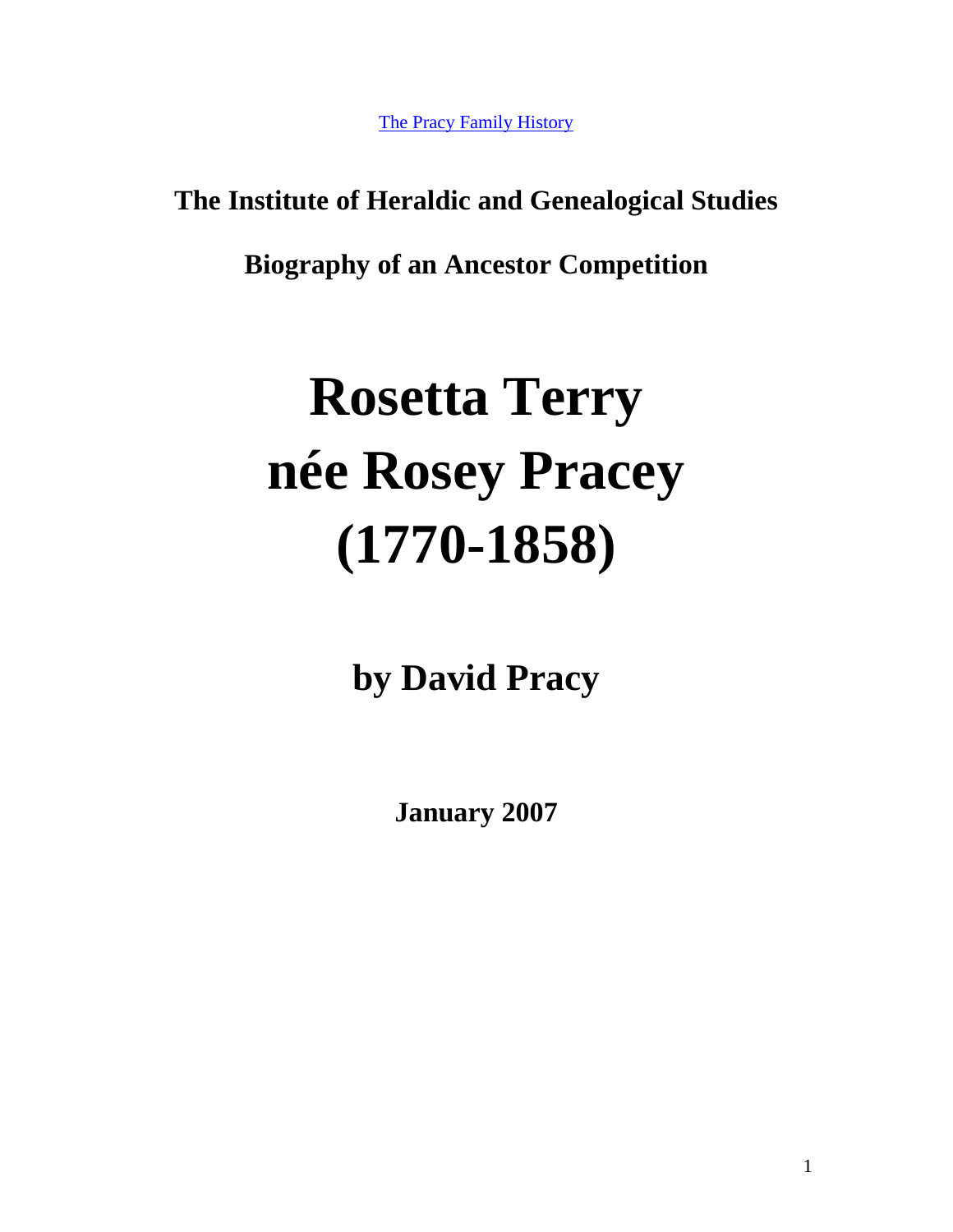# **Contents**

# **Introduction**

<span id="page-1-0"></span>In a recent study, the economic historian William D Rubinstein calculated that the richest Australian ever was, by some distance, Samuel Terry<sup>[1](#page-1-1)</sup>. Rubinstein's method was to use the value found in probate documents to assess the individual's fortune as a proportion of Gross National Product, and Samuel's at 3.3 per cent was well ahead of such luminaries as Kerry Packer and Rupert Murdoch. When Samuel married in 1810, his wife Rosetta Marsh was already wealthy in her own right, and she contributed considerably to his prosperity. She was a woman of great achievements with an independent spirit quite exceptional in her time.

Rosetta was born Rosey Pracey on 29 July 1770, and was my 4 x great-aunt. She was brought up a stone's throw from the church of St Luke's Old Street in Finsbury, and spent the last two-thirds of her long life in Sydney. I have not discovered when or why she changed her forename, so I have referred to her as Rosey in England and Rosetta in Australia.

The *Australian Dictionary of Biography* includes an article by Gwyneth Dow née Terry, great-granddaughter of Rosetta's son John Terry. She summarised Samuel and Rosetta as 'two able, single-minded early colonists who resolved to reverse their unfavourable, brutalizing early fortunes – and succeeded'. She also wrote a well-researched biography of Samuel<sup>[2](#page-1-2)</sup>, in which she suggested that perhaps 'in this great-grandmother of mine we

<span id="page-1-1"></span> <sup>1</sup> The All-Time Australian 200 Rich List, by William D Rubinstein and Business Review Weekly, Allen & Unwin, 2004.

<span id="page-1-2"></span><sup>2</sup> *Samuel Terry: the Botany Bay Rothschild.* Sydney UP, 1974.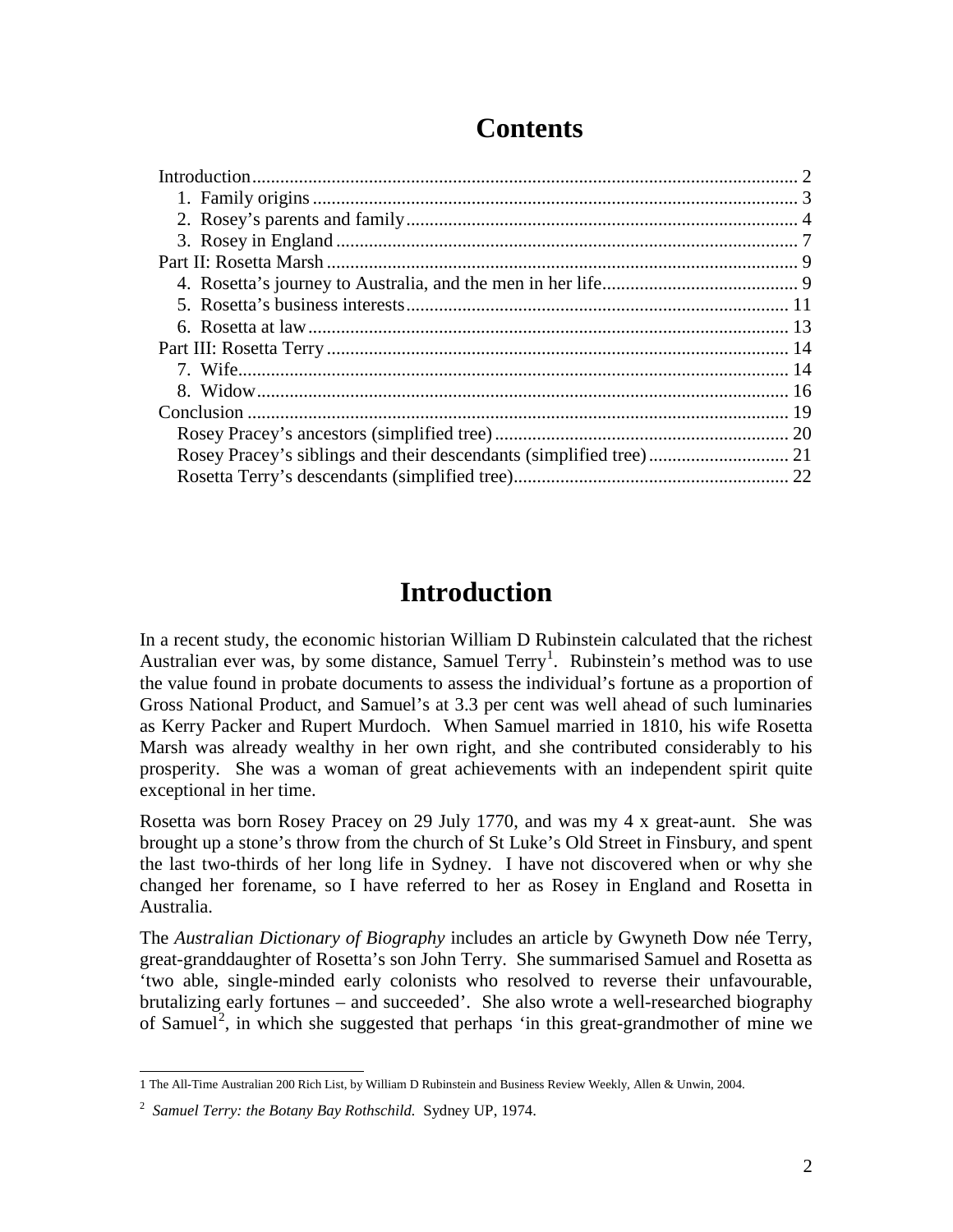have an unwritten story to show that the female of the species is more deadly than the male'. This brief biography is an attempt to write that story.

The first part is based on my own work, but the second and third parts owe much to painstaking efforts of my distant Australian cousins, who found my research on the website of an English cousin, Martin Hagger. Without our contact through the wonders of the internet I would not have known that Rosey Pracey emigrated to Australia, and they would not have uncovered the previously mysterious origins of Rosetta Terry. They have kindly given permission for me to use the relevant parts of their original research in this narrative. They are: Janice Eastment, great-great-granddaughter of Rosetta's nephew Thomas Richard, and her partner Kevin Shaw; Marilyn Mason, widow of Rosetta's 4 x great-grandson; Graham Smith, Rosetta's 3 x great-grandson (see family trees 2 and 3).

# **Part I: Rosey Pracey**

### <span id="page-2-0"></span>**1. Family origins**

Rosey Pracey was descended from an influential family of West Country landholders and yeomen that had fallen on hard times. Her surname is a variant of the name PRESSEY, which means dweller by the priest's enclosure. From 1500 to 1750 the family lived in Bishopstone near Swindon, the more northerly of two Wiltshire villages with that name. In the 16th century they were, under the bishops of Salisbury, the principal landholders in the village. In 1626 a family member sold away the lease but Rosey's forebears continued as farmers for another century (see family tree 1, p24).

Rosey's great-grandfather William (1665-1746) had 13 children, and his small farm could not possibly support the whole family, particularly in a time when agricultural prices were low. He therefore sent three of his younger sons off to London as apprentices - Thomas as a wheelwright in about 1717, Edmund as a baker in 1722 and Charles as a dyer in 1726. William must have been sufficiently prosperous to pay the apprenticeship fees, but over the next 20 years something went badly wrong. He or his eldest son had to give up the farm, and soon the family disappeared from Bishopstone completely.

Meanwhile the three young men completed their apprenticeships, married and had children. They settled in St Giles Cripplegate, from which in 1733 the new parish of St Luke's Old Street was created - an indication of the rapid development that was making London a dangerous place to live. In a time when national population was static, only the capital grew to any extent, doubling in size to become the biggest city in Europe. The increase was almost entirely due to migration from the countryside rather than natural population growth. The forces which pushed Edmund and his brothers away from Bishopstone drew them to a capital described as '…a magnet for great numbers of people hoping to better themselves; too often it killed them. Yet thousands of these optimistic immigrants survived and created a city whose prosperity and vitality astonished all who came there. $^{3}$  $^{3}$  $^{3}$ 

<span id="page-2-1"></span> <sup>3</sup> UNDERDOWN, David. *Start of play: cricket and culture in 18th century England*. Allen Lane the Penguin Press, 2000, p74.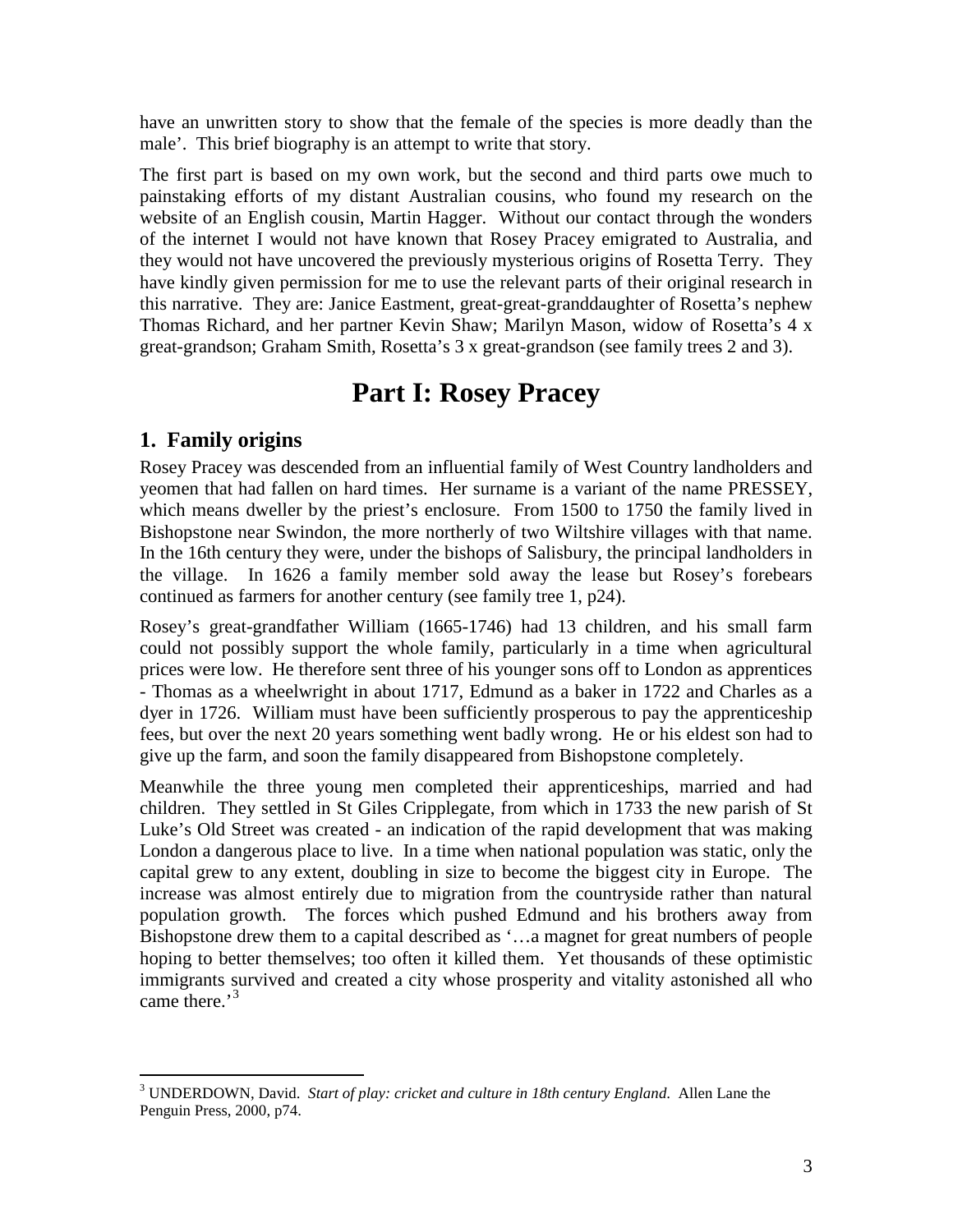By about 1740 all the London Pracys save Edmund and his second wife Alice had apparently died<sup>[4](#page-3-1)</sup>. If they were the only survivors, Edmund would perhaps have thought back to the year 1729, when the family must have had high hopes of being among those who made good lives for themselves in London. Edmund completed his apprenticeship and married Elizabeth EAMES, who was soon expecting their first child. His elder brother was established in his trade with a wife and young son, and his younger brother was well into his apprenticeship. Instead, within ten years or so Edmund probably lost his wife and three daughters, and two brothers and their families. The family's very existence was hanging by a thread when, on 19 July 1744, Alice gave birth to a boy, also named Edmund, who was to become Rosey's father.

Evidence is scanty, but it appears that little of the Bishopstone family's former prosperity passed to Edmund senior. Though serving his apprenticeship with a master of the Baker's Company, he did not become a master himself. When his son was born he gave his trade as baker, but his business is not listed in the few trade directories of the time. Edmund does not appear in the St Luke's rate books, suggesting that he was a sub-tenant.

I have not traced Edmund's burial, so nothing is known of the family between Edmund junior's birth in 1744 and his marriage in 1767. Alice died in 1784 when Rosey was 14, so the young girl may well have learnt something of her origins from her grandmother. It may even have been tales of the family's agricultural roots that inspired the mature Rosetta, when she got the chance, to go into cattle and horse breeding.

#### <span id="page-3-0"></span>**2. Rosey's parents and family**

On 9 June 1767 at St Leonard's Shoreditch 'Edman Preacy' married Lucy CARLTON. Both marked the register with a cross so were presumably illiterate. His name was also spelt 'Edman' on the baptismal entries for most of their children. That must have been how he pronounced it, and presumably standardisation of spelling was not quite sufficiently advanced for the clergyman to 'correct' it. Five of their seven children could at least sign their names and, if the marriage certificates of the other two had survived the Blitz, we would probably know that they could too. This suggests that Edmund and Lucy did their best to give them a good start in life.

All that is known of Lucy is that one of the witnesses was William Carlton, presumably a relation. Carlton is mostly a North Country name but William Henry Carleton, son of William and 'Rebeckah', was baptised at St Andrew by the Wardrobe church on 6 May 1744. If William Henry was then a baby he would have been just a few months older than Edmund, although there can be no certainty that he or his father was the William who witnessed the wedding.

Edmund and Lucy both described themselves as being 'of this parish'. They weren't necessarily living in Shoreditch, because St Leonard's was a popular church for weddings, often used by outsiders. I am still searching for a record of Edmund's death or burial, but the St Luke's register on 1 July 1787 noted the burial of his wife: 'Lucy Pracy a woman fever'.

<span id="page-3-1"></span> <sup>4</sup>  $<sup>4</sup>$  I have searched St Giles and St Luke's but no other parishes, since London burials are notoriously</sup> difficult to trace. Edmund's first marriage is listed in Boyd's index, but not his second.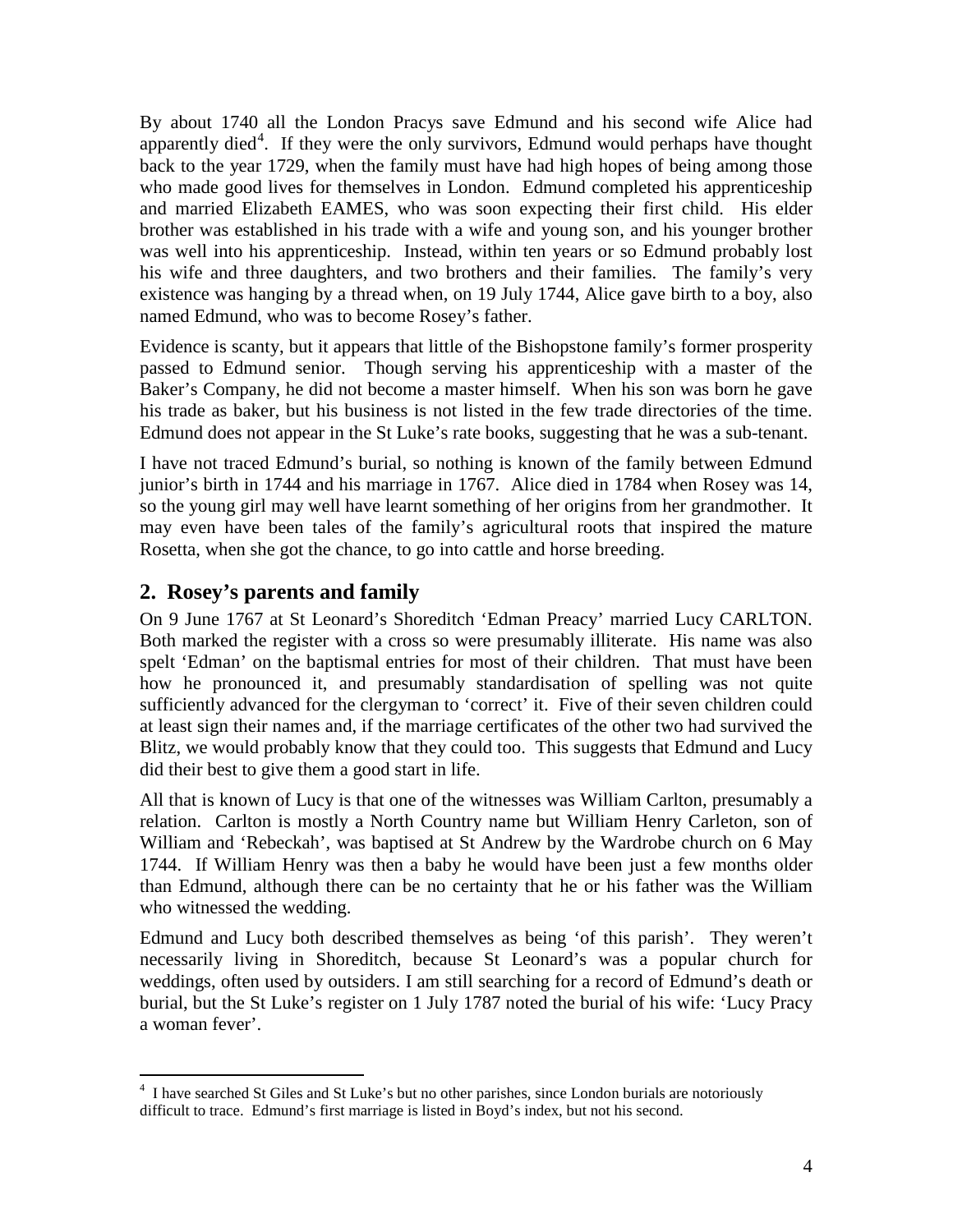The St Luke's ratebooks record that, from 1771 to 1794 at least, 'Edward Prasey' lived on the eastern side of New Street, later Caslon Street, off Old Street east of Ironmonger Row. This was a long time to be at one address, and suggests that Edmund was a respectable citizen who was able to give Rosey and her siblings a fairly secure start in life. The relevant volume for 1795 is missing, but in 1796 he was not listed. Unfortunately the Land Tax records for New Street in this period state only that the surname of the landlord was Berry - probably Thomas Berry, a Kent farmer who built nearby Berry Street.

Horwood's London map of 1792-9 shows that, by contrast with many of the squalid courtyards and alleyways in the area, the house was in a pleasant terrace which apparently had access to a communal courtyard or garden at the rear. It is amazing to think that the family could have found themselves in open fields by walking up Ironmonger Row to City Road, opened in 1761 when Edmund was a youth of 17.

London was gradually becoming a rather less hazardous place to live. By contrast with Edmund senior and his tragic generation in the 1730s, seven of Edmund and Lucy's nine children survived to adulthood. Their relatively healthy housing and nearness to the countryside may have contributed to this good fortune. The births were spaced out at fairly regular intervals of two years or slightly more, suggesting that Lucy like most mothers breastfed her babies, the nearest most people could get to a form of birth control.

**Rosey (**29 July 1770 – 5 September 1858) was the second of Edmund and Lucy's children. She continued to be close to her sisters even when she lived half a world away, and this is a good point to introduce them and their brothers (see family tree 2, p25).

**Ann** was born on 26 March 1768. At St Luke's on 13 April 1789 she married 'William Hardcastle of this parish'. She would not have had to travel very far, because New Street was just round the corner from the church. William evidently died, for later she had four daughters with a coachman called Isaac FOX, although no marriage has been traced.

The two eldest sisters seem to have been particularly close. In his will of 1834 Samuel Terry provided for Ann to have an annuity of £20. After his death her youngest daughter, Rebecca, joined her aunt Rosetta in Sydney.

Ann was still alive at the time of the 1851 census, and probably died in Lambeth in 1856. She would have been 88, the same age as Rosetta when she died. At least four of the Bishopstone family were eighty or more when they died, so evidently the longevity gene survived transplantation out of the village.

**Edmund** was born on 25 Aug 1772, but the St Luke's register for 27 July 1774 noted the burial of 'Edward Pricy a child smallpox'. Edmund was often replaced by the commoner name Edward, as in the ratebooks, but the Pricy spelling was only used on that one occasion. Although I don't have a strong Cockney accent, I occasionally find my surname spelt 'Pricy'. This may indicate that, not surprisingly, Edmund spoke with a London accent.

'**Edman** Pracy son of Edman carman & Lucy' was born on 28 Aug 1774, a month after his namesake brother was buried. Sadly he too died aged five of another notorious scourge of infancy – measles. Parents often recycled the name of a dead child, but when another son was born a year later Edmund and Lucy called him Thomas. It is a modern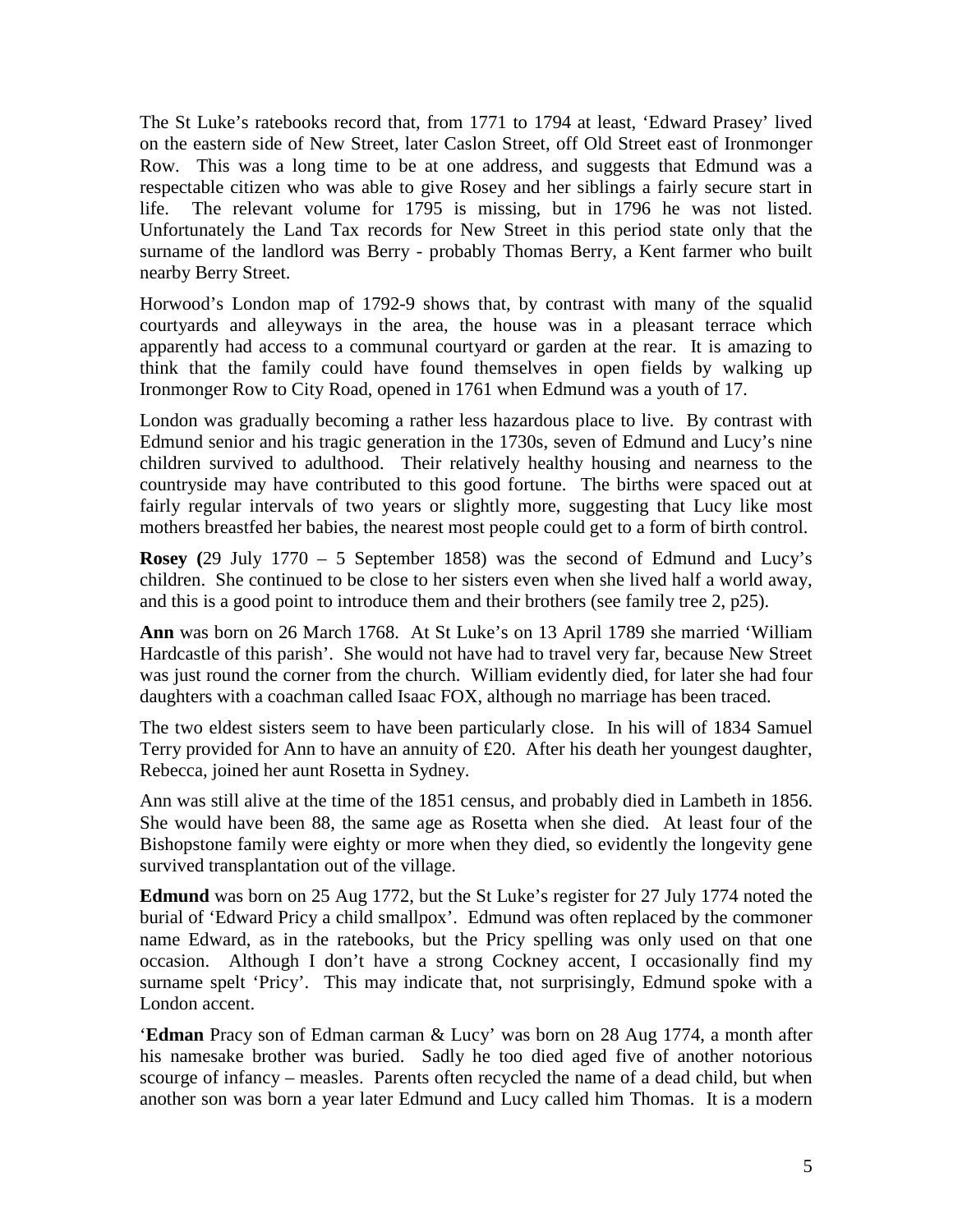misconception that high mortality rates hardened 18th-century parents to the loss of their children, and it may be that the memories associated with their two boys made it too painful for them to use the name again. Rosey was nine when her brother died but it was far from being the last tragedy in her life: her three sons all died before her and she lost several of her grandchildren, including three in 1841 to a scarlet fever epidemic.

**Elizabeth** was born on 11 January 1777. On 1 November 1799 she stole goods worth about £6 10s from her employer Mrs Mary CAMROUX, milliner of 9 Brinsley Place Islington<sup>[5](#page-5-0)</sup>. On 4 December at the Old Bailey quarter sessions Elizabeth was convicted of simple grand larceny. Her sister Rosey had only just travelled out to Australia as a free person and Elizabeth must have come close to joining her involuntarily as a convict transportee. She could even have been hanged but by then capital punishment for thefts not involving violence was unusual. On the day of her conviction, four people were sentenced to hanging and 16 transported. Elizabeth was one of five people who escaped with the next most serious punishment - two years in the Middlesex House of Correction and, rather inconsequential by comparison, a fine of one shilling. Perhaps Elizabeth owed her relatively light punishment to a Mrs Newbank who was called as a witness and 'gave her a good character'. She would have done hard labour such as beating hemp, and been put into solitary confinement so that she might reflect on the error of her ways. In 1805 Elizabeth married James KERSHAW and they had a daughter called Elizabeth, but nothing more is known of them.

Only two of Edmund and Lucy's nine children were boys who lived to have children of their own**.** To the best of my knowledge, anybody called Pracy or Pracey is descended from, or related by marriage to, them.

**John William** (2 March 1779 - January 1831) was a watchmaker. In 1806 he married Elizabeth Jane PALMER, a schoolteacher, and eight of their nine children survived to adulthood. Their son Thomas Richard (1818-1879) ran away to sea and eventually settled near his aunt Rosetta in Sydney. In 1853 he married Jane Jackson GLOVER (1833-1910), whose father had been convicted of horse-stealing in England.

**Thomas** (6 October 1781 - 4 November 1846) married Mary MORGAN in 1809. She was a Welsh cowgirl and they ran a dairy business together. Only one of their eight children died in infancy, and they are my 4 x great-grandparents.

**Lucy** (8 September 1783 - 7 January 1849) never married, and in 1848 became the first of the London family known to have made a will, in which she left a variety of possessions and £170 in cash. Evidently she was closest to her Fox relatives: she left £10 to her younger sister Rebecca Fox and 19 guineas each to her sister Ann Fox, and her nieces Rebecca and Susan. Her niece Rebecca was described as 'of Box Hill Sydney now residing with her aunt Mrs Terry in the same place'.

**Rebecca** was born on 27 October 1785, and was still alive at the time of the 1861 census. On 29 August 1822 she married John FOX, a widower, who was perhaps the brother of Isaac Fox. A rather curious provision of Samuel Terry's will was that she was to have nothing in her own right but only her sister Ann's £20 annuity if Ann died, so it is clear

<span id="page-5-0"></span> $<sup>5</sup>$  From the award-winning [www.oldbaileyonline.org](http://www.oldbaileyonline.org/) website.</sup>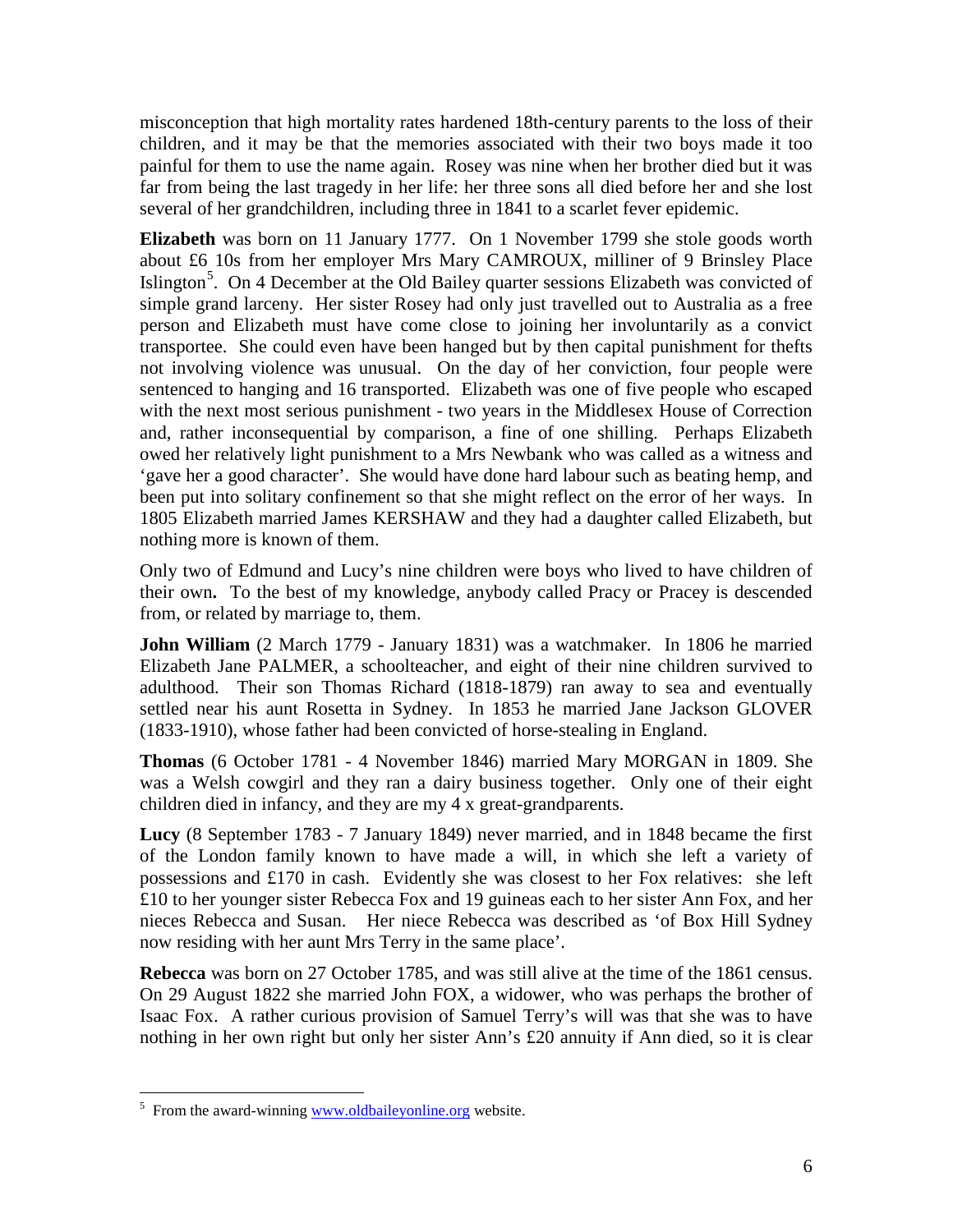that both sisters were still in touch with Rosetta and her husband. However, Rosetta in her own will twenty years later left nothing to Rebecca.

\* \* \* \* \*

In 1794, the last year that Edmund was listed at New Street, the Pracys had lived in the Finsbury area for over 60 years. Edmund, like his father, followed a respectable trade and was probably self-employed, apparently fairly well off and occupying a middling place in society. He was renting a pleasant end-of-terrace house close to the church and the countryside. All in all, it seems that they were a respectable, comfortably-off lowermiddle-class family.

Between 1795 and 1805 all this began to change, and so it was one of the most crucial periods in our family's history. That decade certainly saw an upheaval for the family, not all of which fitted in with the respectable image. This may suggest that Edmund died or encountered financial difficulties, so Rosey and her two eldest sisters were affected or took the opportunity to kick over the traces. In 1798 or earlier Rosey was probably involved with one or more convicts, and in 1799 Elizabeth became one. In 1804 Ann had the first of her children with Isaac Fox, to whom she may not have been married.

I have not traced the family between 1795, when Edmund disappeared from New Street, and 1805-9 when his children married and/or set up separate households of their own. Even though three of Edmund's daughters moved to south London and Rosetta to Australia, the family made the effort to stay in touch. The sisters in particular seem to have been close and affectionate, and I think those links must have been forged or strengthened in this crucial, difficult decade.

After 1805 the family seem to have overcome their problems and settled down again. The brothers John William and Thomas, like their father, had their own well-established small businesses and produced large families. Ann, Rosetta and Elizabeth all had children. According to the 1841 census Ann, Lucy and Rebecca were all of independent means, although this income may not have come from their own efforts but from Rosetta, who was by then very wealthy. Elizabeth probably died fairly young but Lucy lived to the age of 65, Rebecca to at least 75, Rosetta and Ann to 88.

## <span id="page-6-0"></span>**3. Rosey in England**

Rosey was born in 1770 and left for Australia in 1798. Unfortunately, sources for those 28 years are very sparse, and also Rosetta seems at times deliberately to have obscured details of her past. The following suggestions are therefore largely speculative, although the guesswork is as educated as I can make it.

The first mystery is her name. Whereas all her siblings had solid old-fashioned names, Rosey by contrast seems rather flighty and fanciful. It certainly isn't known among the Pracys, so perhaps it came from her mother's side of the family. We also don't know when she came to be known as Rosetta rather than Rosey, although it may just be that she adopted it as a more adult form of her name.

The second puzzle is that, when Rosetta died in 1858, her mother's name was recorded as Lucy NEWBORK. The informant was Rosetta's niece Rebecca Fox and it was over 90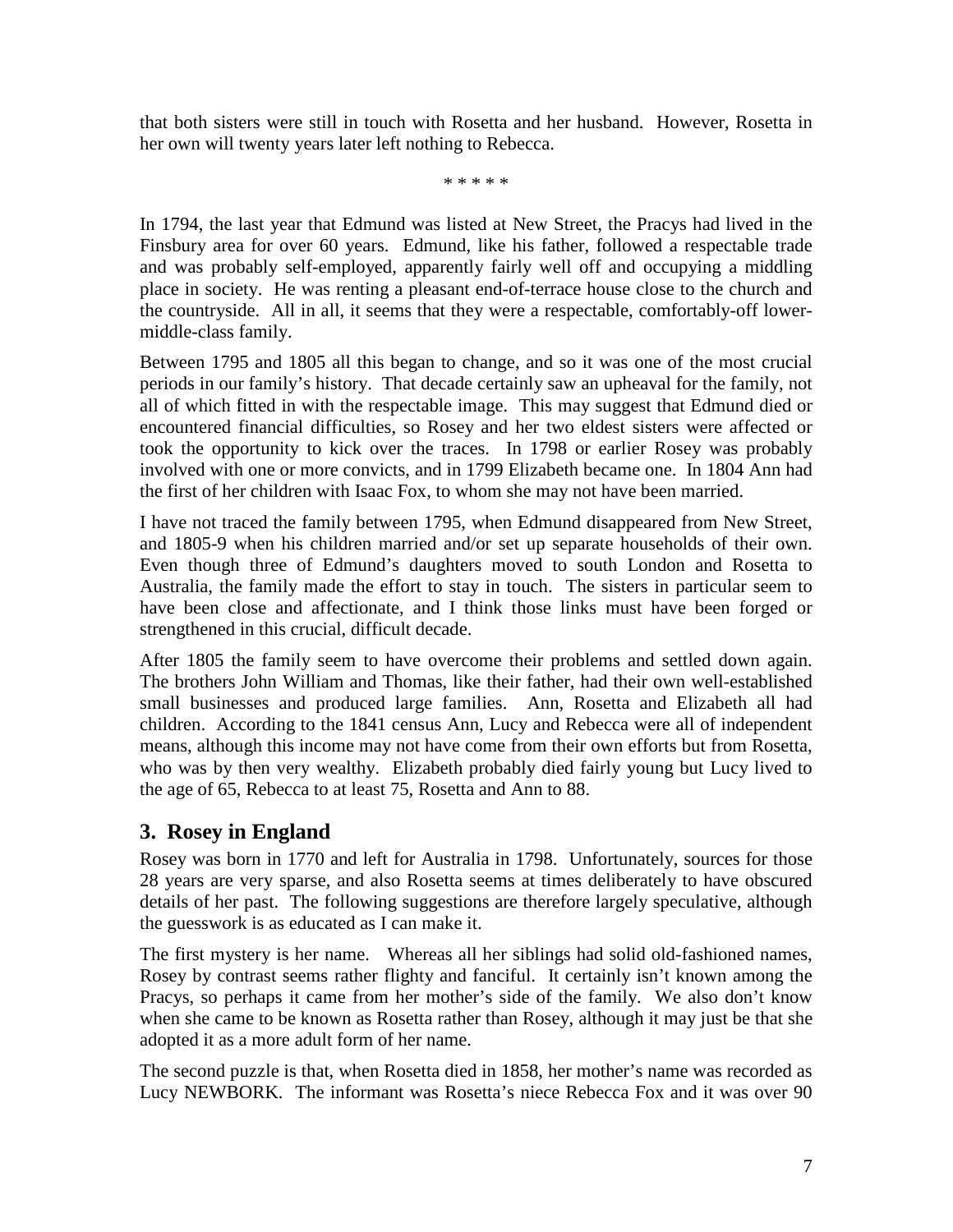years after the marriage of 'Edman Preacy' and Lucy Carlton so it is hardly surprising that Rebecca was misinformed, but it seems more than coincidence that this was similar to Newbank, the surname of Elizabeth Pracey's character witness at her Old Bailey trial in 1799. I can find no record anywhere of the surname Newbork, so a misreading of Newbank could have crept in somewhere. Perhaps a Mrs Newbank became almost a surrogate mother who helped bring up the young family, and Rosetta told Rebecca about her. The IGI has several men called Newbank married in London around the right time but none of the brides is recorded as Lucy, so the exact nature of the Newbank/Newbork connection is unlikely to be established. Rebecca in any case was not the most reliable of informants: she gave her grandfather Pracy's trade as merchant rather than carman, although that may have been what her aunt told her. She also seems to have been almost as good as her aunt at sleight of hand: on her own marriage certificate her father's name was changed from Isaac to Richard, his status elevated from coachman to gentleman, and her age given as 34 when she was actually 47.

Third is the rather curious fact, discussed in more detail in the next chapter, that Rosetta has links to three Lancashire criminals sent to New South Wales as convicts. Edward MADDEN and Samuel TERRY were convicted at Salford, Henry MARSH alias MARTIN at Liverpool. This could be sheer coincidence, particularly as Rosey is not known to have met Samuel in England. If however there was a family disaster, she may well have left London and gone to Lancashire. Rosey Pracey may have married Edward Madden and/or Henry Marsh/Martin in England, but no marriage record has been traced.

Finally, I can suggest four influences that could have helped young Rosey Pracey of St Luke's develop into the formidable Rosetta Terry of Sydney.

- She was nearly 17 when her mother died. Even allowing for the influence of her older sister Ann and perhaps Mrs Newbank, Rosey must have contributed much to the upbringing of her younger siblings - then aged 10, 8, 5, 3 and 18 months. In caring for them, she would have learned mothering skills.
- In 1794, the 24-year-old Rosey was probably the eldest child still in the household and the next eldest, Elizabeth, was only 17. If some misfortune did overtake our family around that time, she may well have influenced events and been influenced by them. They probably helped form her strong character.
- Rosey could, like Elizabeth, have had a job in trade, which would have given her the experience to develop her formidable business abilities.
- Mary Wollstoncraft's influential *Vindication of the Rights of Women* was published in 1792. Rosey could read and clearly had strong feminist views, which were perhaps influenced by this book.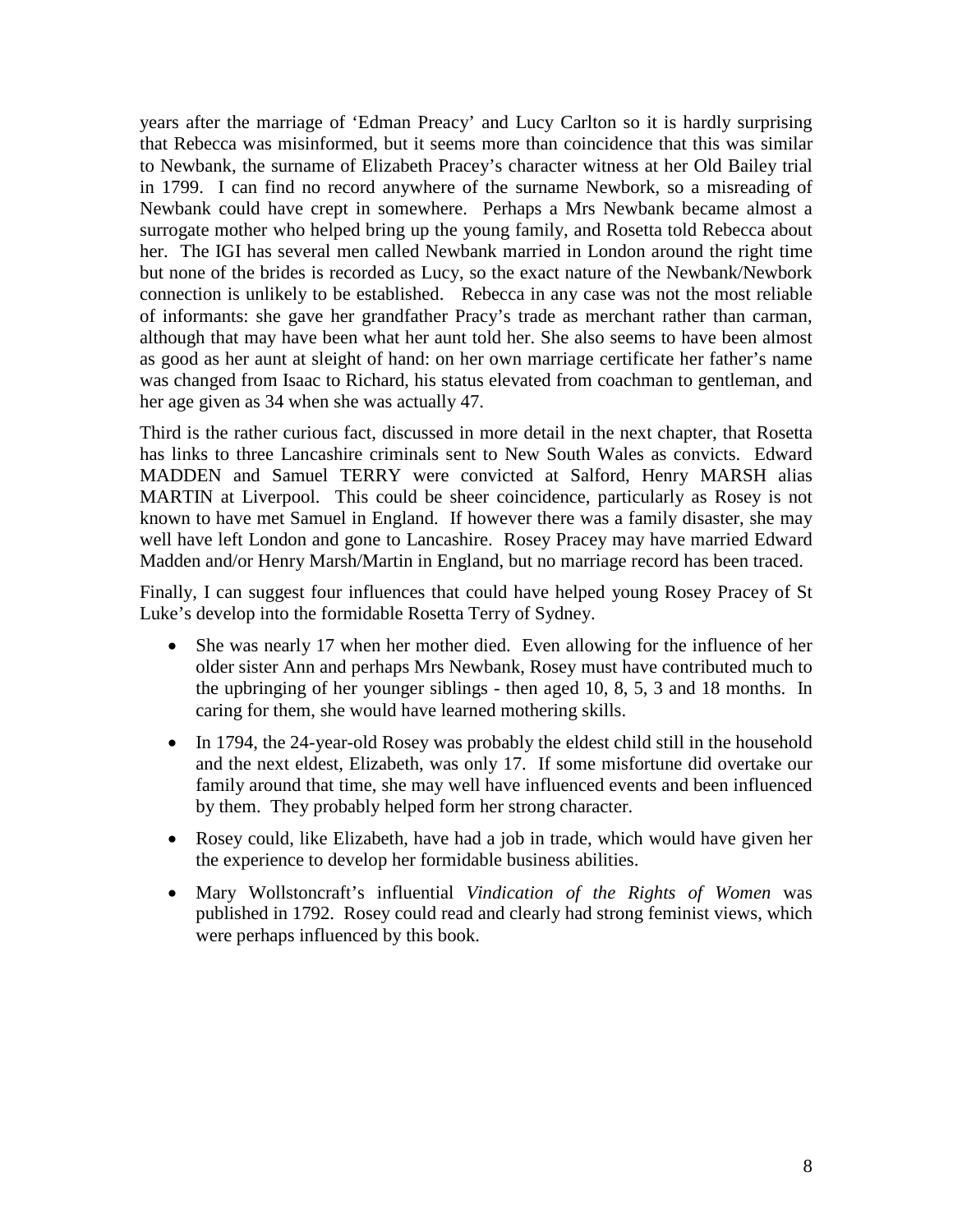# **Part II: Rosetta Marsh**

#### <span id="page-8-1"></span><span id="page-8-0"></span>**4. Rosetta's journey to Australia, and the men in her life**

Rosetta first emerged into the light of history in December 1798, when she went to Australia as a free passenger on a convict ship called the *Hillsborough*. Among the convicts were Henry Marsh or Martin, and Edward Madden, both later to be associated with Rosetta. She was presumably one of a small group of convict wives permitted to travel on that ship, but whose wife she was is not clear. No official record for her permission has been located, and other sources, such as the account of the voyage by the convict William Noah, do not help in identifying her.

The convicts were picked up from various prison hulks, one of which was infected with jail fever (typhus). Soon after the *Hillsborough* left Langstone Harbour near Portsmouth, disease broke out and one third of the 300 convicts died on the voyage. Their plight was not helped by the brutal master of the ship, William Hingston, who starved prisoners and shackled them so heavily that they could barely move. The resultant scandal led to the *Hillsborough* being called 'the Death Ship'. Governor John Hunter of New South Wales described the survivors as 'the most Miserable and Wretched … I ever beheld'.

One of those who died was Edward Madden, who had been convicted on 3 May 1797 and was buried at sea off Cape Town on 1 April 1799. When in 1810 Rosetta married Samuel Terry she described herself as 'Rosater Madden Widow', but this was the only time she ever used that surname. People were often economical with the truth in ways that were unlikely to be detected half a world away, and Rosetta's track record suggests that she was no exception.

In July 1799 Rosetta disembarked in Sydney, where she found herself in a new and precarious world. There was little in the way of infrastructure, food sources or farms, and support was several months away. At first administration was fully in the Governor's hands and the settlement was a combination of military outpost and open prison, but once free persons began to settle and acquire land or goods, there was a different and constantly evolving situation. The government granted land with the intention of creating a colony, but this raised questions about the application of British laws and on the form of government, particularly as they related to the rights of freed (emancipated) convicts.

Accompanying Rosetta on the voyage had been a son called Henry Marsh, although when and where he was born is not known. Another child, Esther Marsh, must have been conceived as soon as Rosetta arrived, for she was born in Sydney on 28 April 1800. Their father was probably Henry Marsh, also known as Martin or Jones, a labourer or bricklayer who had travelled as a convict on the *Hillsborough*. Henry junior worked on ships sailing out of Sydney and rose to the rank of captain. At the time of his death in 1825 he was employed by the East India Company. He died unmarried in Rangoon, aged about 28.

Marilyn Mason suggests convincingly that Rosetta was less likely to have been married to Edward Madden than to Henry Marsh, who certainly gave his name to her two eldest children and was probably their father. If Marsh was alive and his whereabouts were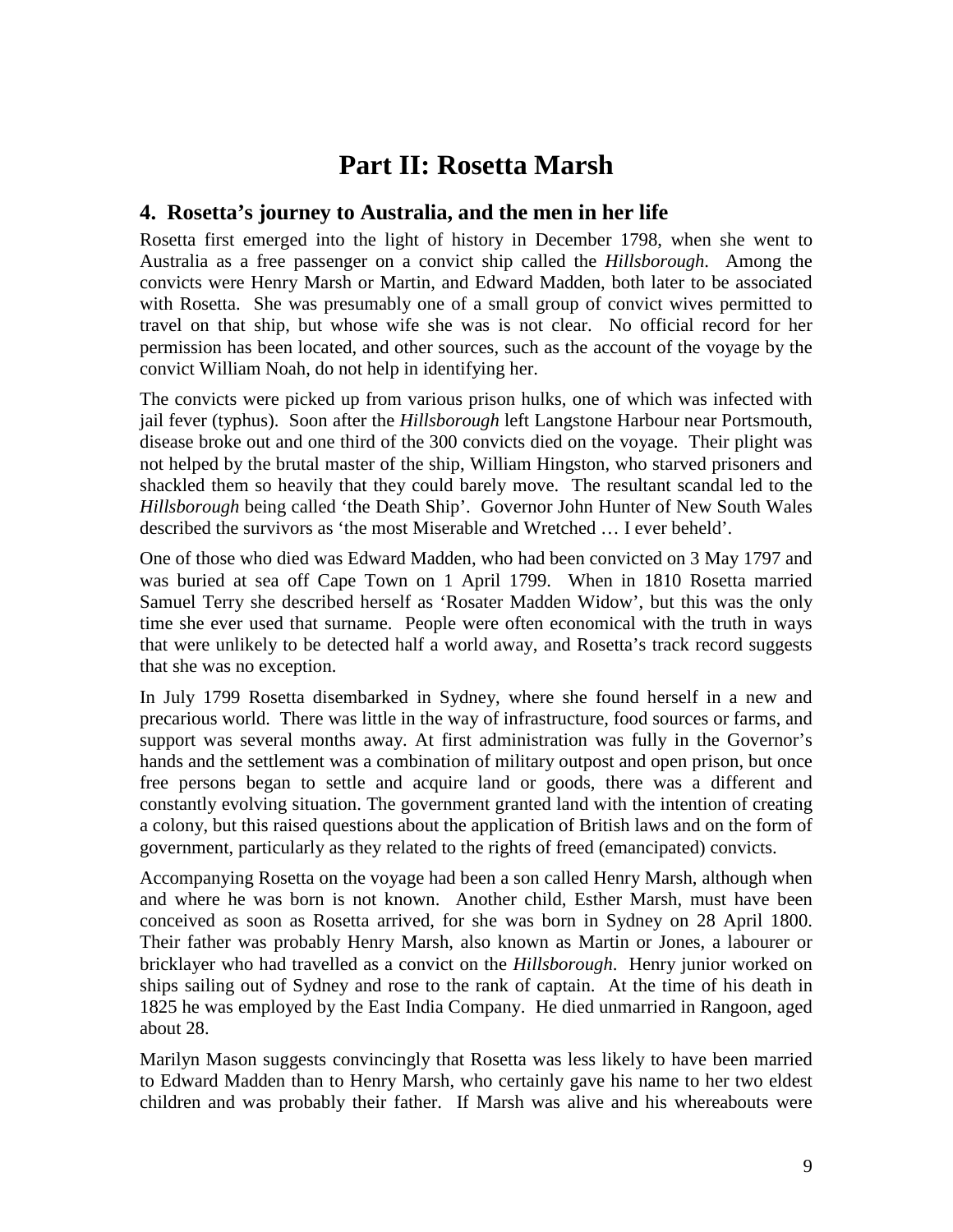unknown it would have been impossible for Rosetta to marry Terry, because she would still have been legally married to Marsh. Although Marsh and Madden arrived on the *Hillsborough* from different hulks, they both originated from Lancashire and appeared next to one another on the list of 300 convicts boarding the ship. They may well have been acquainted and Rosetta would have known that Madden died off Cape Town, so she could have claimed that she had married him. She could after Madden's death have taken Marsh as her protector in a perilous situation without marrying him. It is also possible that Madden is a red herring, and that she was already married to Marsh and travelled on the *Hillsborough* to be with him. Certainly all known references to her before she married Terry give her name as Rosetta Marsh, and one as Martin.

The New South Wales *Settlers' Muster Book 1800*<sup>[6](#page-9-0)</sup>, as published in 1988, includes a list of 'Expired or Emancipated Convicts and Free People Off the Stores in 1801'. In it appears Prisilla [sic] Martin, resident in Sydney, who came on the *Hillsborough* as a free person. She is otherwise unknown and, as the original handwriting of the document was very difficult, 'Prisilla' may well be a transcription error for 'Rosetta'. If so, it would strengthen the case for believing that Rosetta travelled with Henry Marsh/Martin.

Rosetta's third child, John Terry, was probably born in 1806. The use of Terry as his surname would indicate that his father was not Marsh. Rosetta's daughter Esther kept her surname Marsh after her mother married Terry, even though she was treated by Terry as his own daughter and was only ten years old. The use of Terry as John's surname would indicate that his father was not Marsh and that Rosetta's relationship with Marsh had already broken down. Family legend suggested that John's father was John HARRIS (1754-1838), who was officially appointed surgeon of New South Wales in 1791 and later to other public positions such as justice of the peace, superintendent of police and naval officer of the Port of Sydney. Harris became a major landowner around Sydney and at his death his estate was valued at £16,000, enough to place him at no. 125 on the All-Time Rich List. The claim may, however, have been an attempt to bring a gloss of respectability to the family at a time when nobody wanted to be descended from convict stock. We may never know whether Samuel was in fact John's biological father, but certainly in his will he mentions 'my son John Terry', whereas he refers to both Esther and Henry Marsh as 'the daughter/son of my said wife by a former husband'.

A significant recorder of the mystery of John's paternity was the Reverend Samuel MARSDEN, who in 1806 created a list of women in the colony, probably from the official muster. He then classified them as married or 'concubine' (he was not always correct), and noted whether they had legitimate or 'natural' children. Marsden accepted Rosetta as having been legally married but recognized an ex-nuptial child when he recorded her as having come on the *Hillsborough*: 'Marsh, Rosetta M[arried], E[ngland)] Legitimate children 1 male, 1 female, Natural children 1 male'. Marsden, in his role as Assistant Chaplain and then Senior Chaplain of New South Wales, took a high moral line. He earned the nickname of the 'flogging parson' in his other role of magistrate and delighted in condemning the morals of the females in the colony. None of his official roles prevented his accumulating significant wealth as a land owner and sheep breeder, sufficient to make him 52nd on Rubinstein's 200 Rich List.

<span id="page-9-0"></span><sup>&</sup>lt;sup>6</sup> Several musters were taken between 1788-1837. Details are a[t http://www.jaunay.com/auscensus.html.](http://www.jaunay.com/auscensus.html)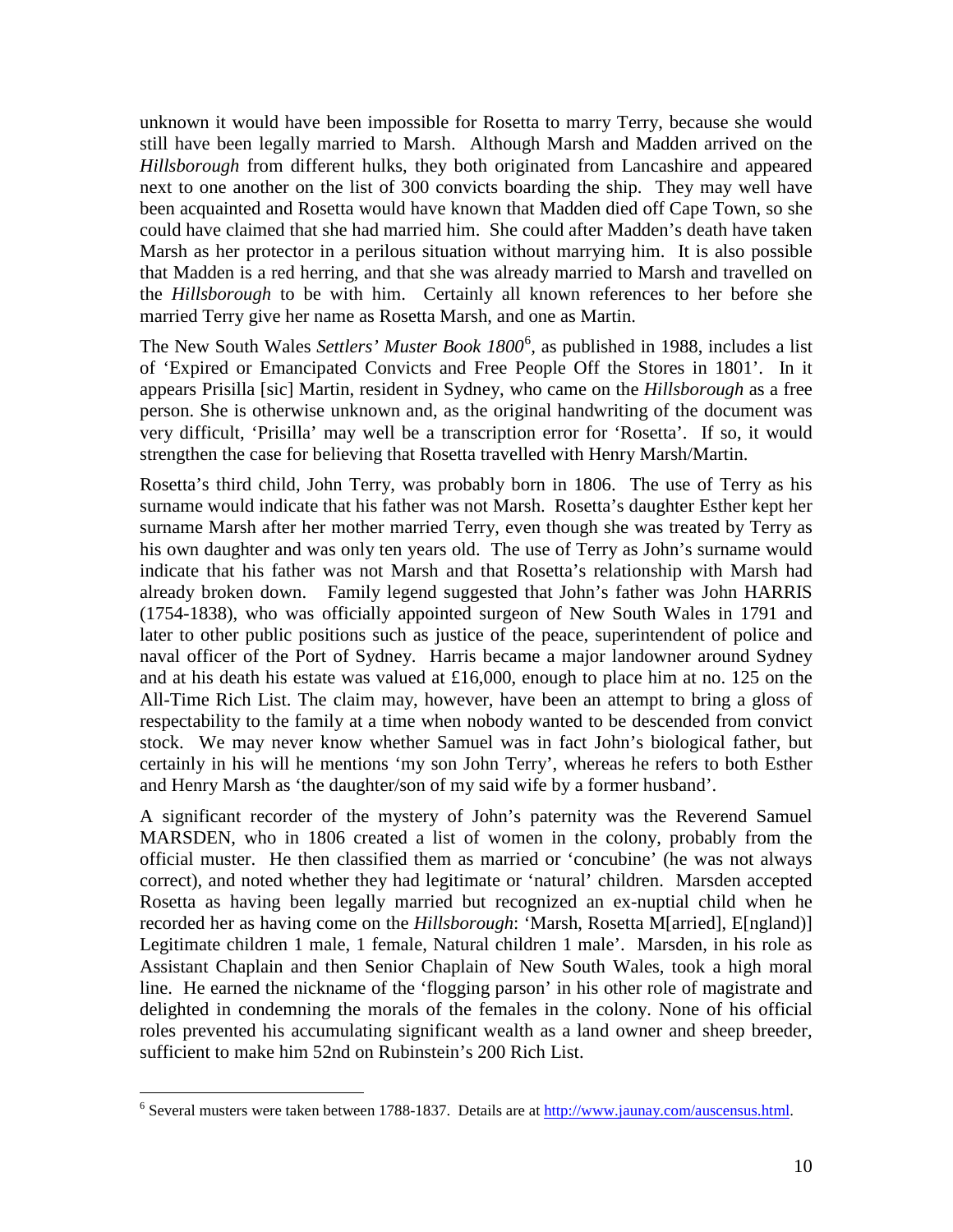Some of the convict and former convict population were married but their spouses were in England and, although they were never going to be re-united, no divorce was available. Other common law liaisons took place because of class disparities between the partners. Despite an oft-repeated myth, it was not possible to declare a marriage over because of seven years separation or to presume the spouse dead, so married persons could not legally remarry. The nature of society was such that even a woman as resourceful as Rosetta would often have sought the protection of a man. Henry Marsh may have returned to England in September 1806, but Marilyn Mason is investigating the possibility that in 1810 he was still in the colony or only just left, which would make it all the more imperative for Rosetta to claim to be Madden's widow. Whatever the precise truth, she was free to marry a man who was to become the richest in Australia.

#### <span id="page-10-0"></span>**5. Rosetta's business interests**

After arriving in Sydney, Rosetta gradually began to build her fortune. She was listed in the 1800 *Settlers' Muster Book* as 'off stores' (not provisioned by the government), showing that she was supporting herself straight away – an extraordinary achievement, particularly as she immediately fell pregnant and then had a baby to nurse. Many women in the colony came from backgrounds where they had learnt to fend for themselves and Rosetta probably used methods similar to those of Sarah Bird, who in 1798 became the colony's first licensee of a public house<sup>[7](#page-10-1)</sup>:

I did a little trade in the passage here in a number of small articles, such as sugar, tea, tobacco, thread, snuff, needles, and everything that I could get anything by ... I have sold my petticoats at two guineas each, and my long black cloak at ten guineas, which shews that black silk sells well here; the edging that I gave 1s 8d per yard for in England, I got 5s for it here. I have sold all the worst of my cloaths, as wearing apparel brings a good price.

On 1 May 1803 Governor Phillip Gidley King granted Rosetta a lease 'at Pitt Row in the township of Sydney 37½ rods term of 14 years Annual Quit Rent 10/-'. Details of farmland worked by Rosetta were listed on the muster of 12 August 1806:

Rosetta Marsh. Came free *Hillsborough* 1799. Lives self. By Lease. Potatoes ½ acre. Orchard ½ acre. Hogs One. In hand, wheat 2 bushels, maize one bushel. Proprietor and three children not victualled. 1 Convict not victualled. 1 free man employed<sup>[8](#page-10-2)</sup>.

In 1806 in Sydney, Rosetta bought a house and premises for £132, and acquired another house for  $£7 + 2s$  a week. On 21 May 1807 she purchased a farm at Concord from Edward Edwards for £55 13s 6d.

Rosetta's prosperity made her a target for thieves<sup>[9](#page-10-3)</sup>. In February 1806 someone broke into her outhouse at Pitt's Row, and stole 'a firkin of butter that had been purchased the same evening, together with a box containing the servant's cloathing and sundry other articles'. In September 1807 she accused James McGlade of stealing promissory notes worth upwards of £150, a considerable sum. When he tried to pass one of them off in the shop

<span id="page-10-1"></span> <sup>7</sup> *The coming of strangers: life in Australia 1788-1822* by Baiba Berzins, Collins/State Library of NSW, 1988, p103-4. <sup>8</sup>

<span id="page-10-2"></span><sup>&</sup>lt;sup>8</sup> 'Self' indicates that the person was self employed, and in women's entries probably indicated that she was living by herself. 'Not victualled' means drawing not on Government stores, i.e. self sufficient.

<span id="page-10-3"></span><sup>&</sup>lt;sup>9</sup> Information in this paragraph taken from *Sydney Gazette*.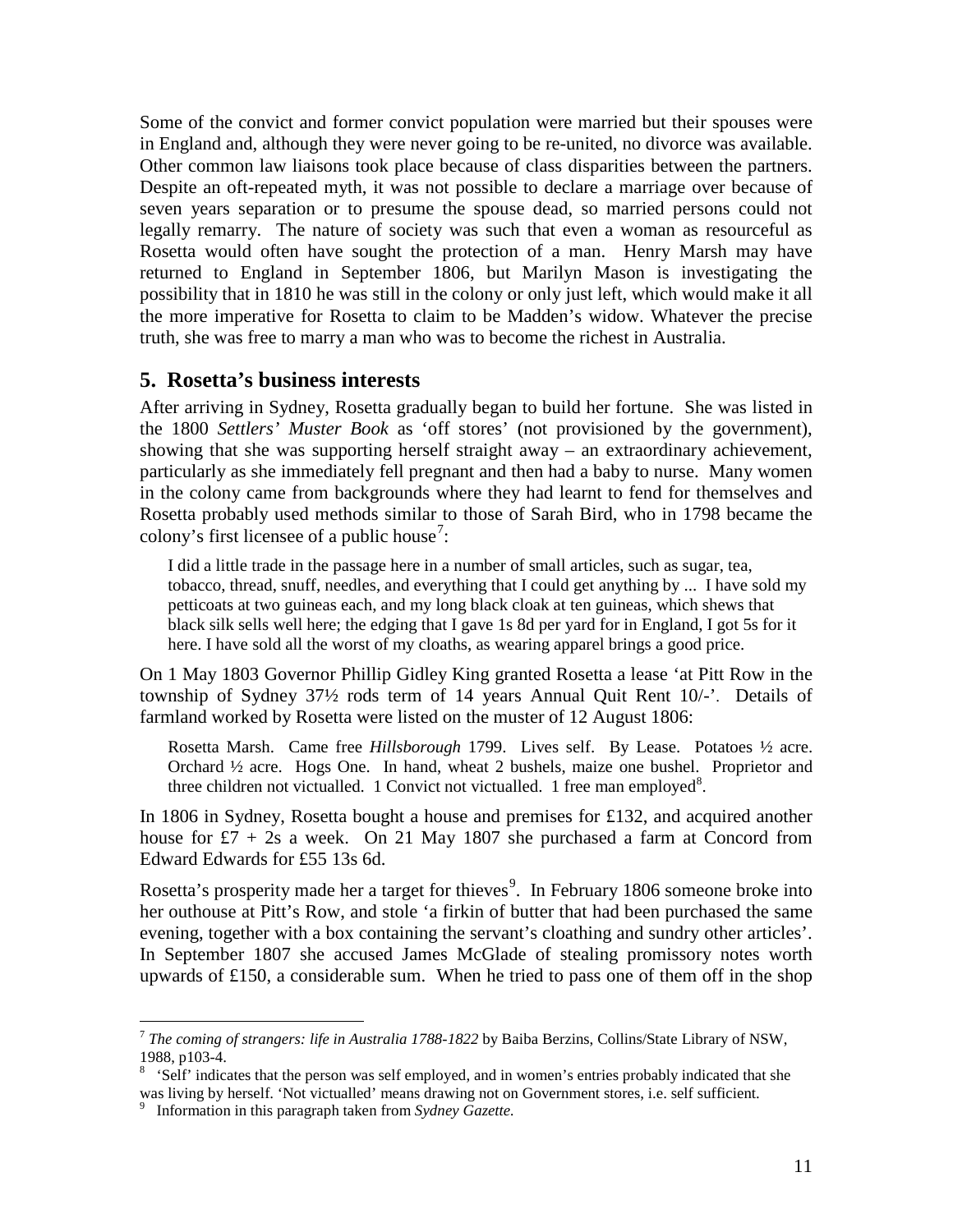of one T Abbott, McGlade admitted picking it up in her house but claimed that he had asked Abbott to return it to her.

In 1808 she was among the traders who bought wine, spirits and dried fruit in a cargo that arrived from Edinburgh. She paid £133 and Surgeon Harris £115, which shows that she was not, as Dow suggested, just a front woman for Harris's business interests. Her future husband Samuel Terry spent just £3.

Rosetta soon became a person of influence in the colony. In 1808 she was one of the few women among 800 'Free and Principal Proprietors of Landed Property' who signed a petition to Governor William Bligh, asking him to make representations to the King for trade privileges and trial by jury. The petition was also signed by Terry and Harris. Soon afterwards Bligh, not for the first time in his eventful life, was deposed from office - this time in the 'Rum Rebellion', in which officers of the New South Wales Corps led by George Johnston and John Macarthur mutinied against Bligh's attempts to suppress their commercial activities and especially their trade in rum. Rosetta subscribed £20 to a proposed fund to provide expenses to Macarthur and a presentation sword to Johnston. Harris also supported the rebellion, so Rosetta was very clearly aligned with the military.

In 1809 Rosetta received grants of 150 and 50 acres from Col William Paterson, one of three men who administered the colony after the military overthrew Bligh. She called this land Islington, perhaps in recollection of the area close to her childhood home that was a centre of the livestock trade. When in January 1810 Governor Macquarie arrived to replace Bligh, he expressed 'the high displeasure of His Majesty on account of the late tumultuous and mutinous proceedings', and reversed most of the actions taken in the previous year.

Rosetta was therefore one of the settlers who addressed a memorial (petition) to the new Governor appealing for their grants to be continued and legalised. On 12 January 1810 she declared

That your Memorialist purchased a Farm for the accommodation of the stock which she found inadequate to the Pasture Ground required for her increasing stock…She has three children Fatherless and Unprotected which she has hitherto maintained and Educated by the most persevering Industry and by an equal share of Industry is now possessed of a Considerable number of Head Cattle Breeding Mares and Other Stock'…having nothing in mind but the eventual benefit of her children (Three in number) she represented the case to Colonel Paterson, who, in Consideration of her industry and the claim the children had for protection, Granted to her One Hundred and Fifty acres of Pasture Land, with a view, still further to encourage your Excellency's Memorialist in her industry.

Her appeal was successful, for Macquarie granted her request, backdated to 1 January 1810.

It seems clear that Rosetta built up her fortune largely by her own efforts, but precisely how she did it can only be a matter of speculation. I doubt whether the family had much capital to give her when she left England, but she may have accumulated a little of her own. When in 1809 44 wine and spirits licences were granted in Sydney, she was one of only four women to receive one. Dow thought that Surgeon John Harris may have set her up because it was not deemed respectable for a professional man to own and run such an establishment, but Mason points out that Rosetta was already wealthy before that. She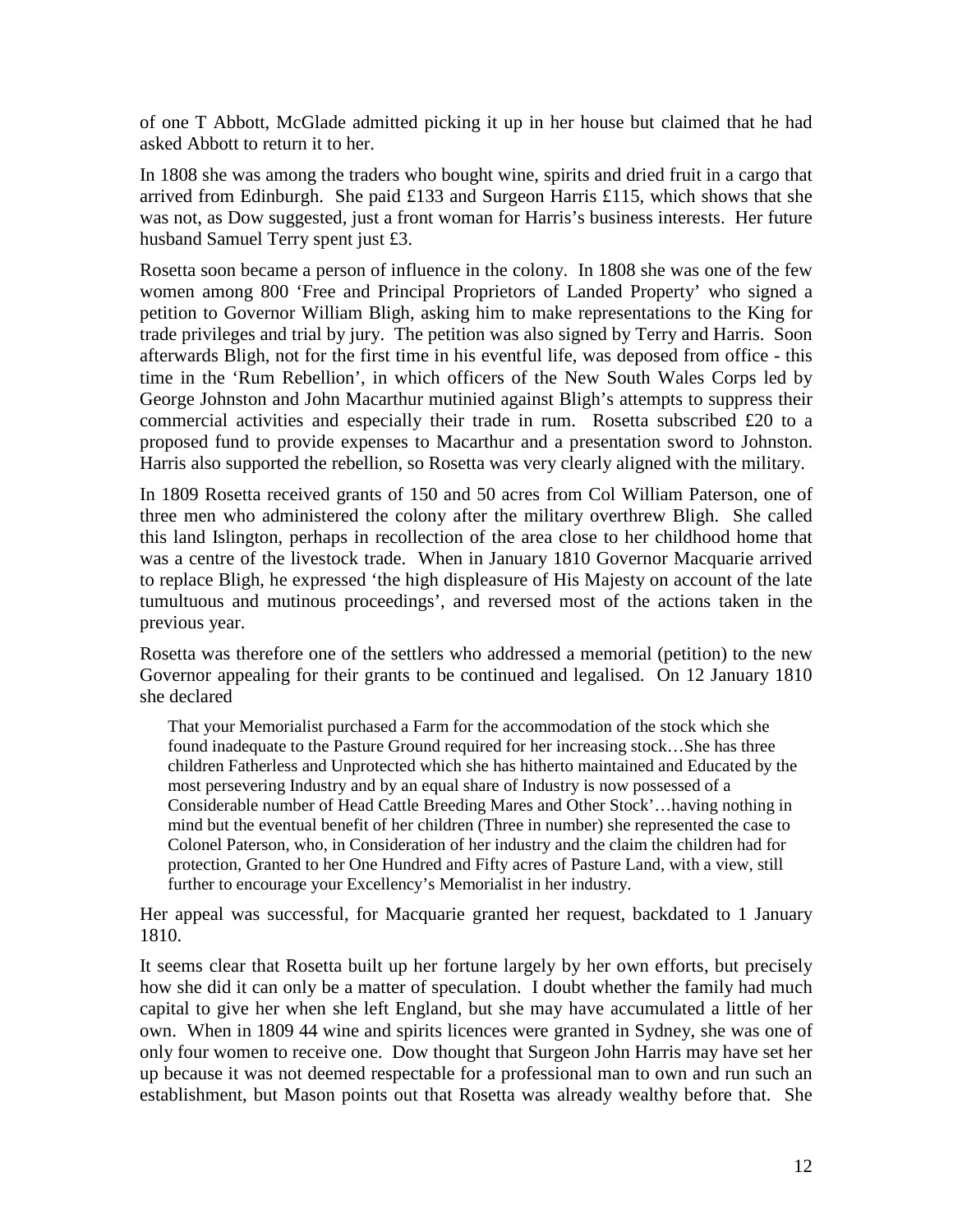suggests that Rosetta accumulated her wealth as a trader, acting like other women of the time as a sort of banker, which might explain why she had promissory notes of such high value. Money was in very short supply so these notes were a sort of currency used as the principal means of trade, frequently at a discount that gave the trader a handy profit.

## <span id="page-12-0"></span>**6. Rosetta at law**

Early in 1810 Rosetta went to law four times, to recover money owed to her for goods and services or as compensation. This was all around the time of her marriage, when she was about eight months pregnant. On 30 March she asked for £9 and £4.1.3 for goods she sold to Thomas Chip and Robert Chapman respectively, and on 4 April £4.17.9 for goods sold and delivered to James Somerville at his request. In each case the defendant was 'duly called but did not appear and made willful default', so the Court entered judgment for the plaintiff for the full amount owed plus costs. Whether she ever got her money is not recorded.

In the case of Chip, Sam Terry carried out the litigation on Rosetta's behalf, and once they were married he did it all for her. It seems strange that this tough, independently minded woman went through her husband but she probably had little choice, for married women then did not receive land grants or carry out legal business on their own behalf. The New South Wales Court of Civil Jurisdiction index shows that Sam brought 29 prosecutions in four years and, when work on it is complete, many more may emerge.

On 20 March 1810, in the most remarkable of her four cases, Rosetta took on one of the leading families in the colony – that of George Johnston. Less than two years earlier he had deposed the unpopular Governor Bligh and granted Rosetta the land which she called Islington. She had subscribed £20 to a fund for Johnston and John Macarthur, who at the time of the case were still in England attempting to vindicate their actions. Johnston left his property at Annandale in the charge of his mistress, the beautiful Jewish woman Esther Julian who later married him. Living on the farm, she received the rents and profits from it and had the management of the servants. Rosetta prosecuted Esther 'for the negligence of her servant James Hooper, in improperly putting a mare to horse, by which the mare died'. Esther pleaded not guilty<sup>10</sup>.

On 12 September 1809 Rosetta had ordered her servant, John Winch, to deliver a dark bay mare to Annandale farm. Hooper the groom was to supervise her mating with one of Mrs Julian's stallions. The stallion immediately leaped on the mare and Hooper tried to assist him, although the groom appeared confused and Winch thought something was going wrong. Winch took the mare back to her stable and the doctor came but she died at about midnight. The court found that the penis of the horse had burst the rectum of the unfortunate mare and caused her death. A verdict was given for Rosetta of damages of  $£80 + \text{costs}$ , and Esther was allowed eight days to pay.

<span id="page-12-1"></span><sup>&</sup>lt;sup>10</sup> This account based on NSW Court of Jurisdiction CGS2659 5/1103 33.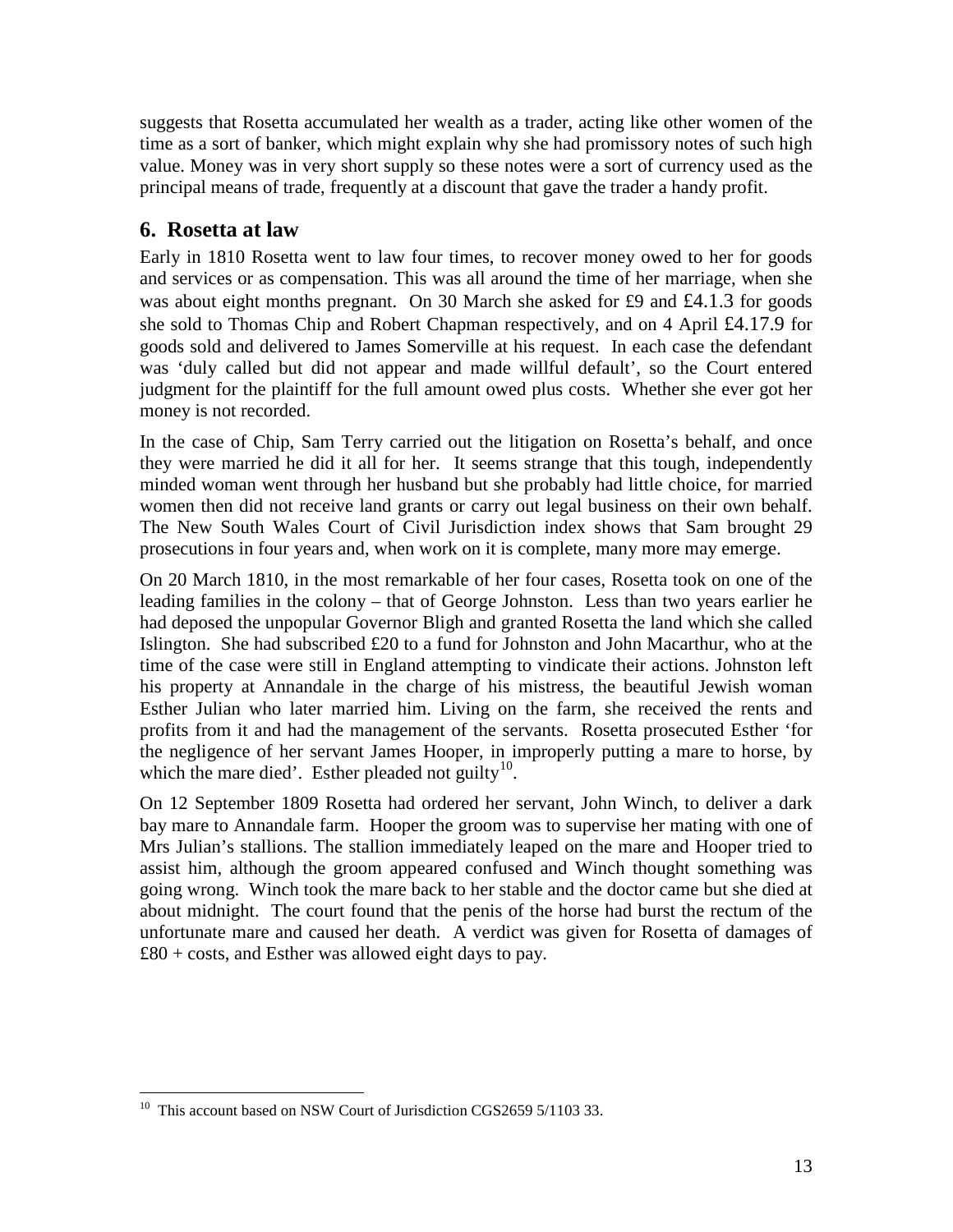## **Part III: Rosetta Terry**

#### <span id="page-13-1"></span><span id="page-13-0"></span>**7. Wife**

On 27 March 1810 'Samuel Terry, innkeeper, of Sydney in N S Wales a Batchelor [sic] and Rosetta Madden of the same place a widow' were married at St Philip's church Sydney. The Reverend Samuel Marsden and Governor Macquarie were among those trying to encourage marriage rather than the somewhat irregular arrangements that were typical of a colony in which men greatly outnumbered women. Rosetta was then heavily pregnant, so formalising the relationship suited all parties. A month later their son Edward – possibly named for Rosetta's father – was born, and in November 1811 their daughter Martha. The populist historian Frank Clune described Rosetta as 'a mother in a million, co-founder of a dynasty that has prospered for generations<sup> $11$ </sup>. Judging by the number of men in her life, I think that she must also have been a very attractive woman.

Contrasting the later period when women 'disappeared into domesticity in the age of the bourgeois ascendancy', the Marxist/feminist writer Sandra Bloodworth cited Rosetta as a woman entrepreneur 'who had run successful businesses and been prominent in other public ventures in the earlier years of the settlement<sup> $12$ </sup>. Although Rosetta is less conspicuous in the historical record than before she married Samuel and after he died, it is extremely unlikely that she just 'disappeared into domesticity'. She almost certainly played a vital part in his success, so in my description of his later career it is reasonable to assume her influence, even if there is no firm documentary evidence.

Theirs may well have been a love match, but even so Rosetta ensured that legally binding financial arrangements were made before the marriage: a formal property settlement was made on Mary Shipley, who had been living with Samuel, while Rosetta and Samuel signed an agreement securing to Rosetta 'all her stock previous to their marriage'. This pattern was repeated later: the women of the family held property separately from the men, with fully legal bindings. There were too many men in Rosetta's life to suggest that she was a man-hater, but all the evidence indicates that she had a fairly low opinion of them, perhaps the outcome of ten years trading in a tough environment.

On 7 November 1799 at Lancaster Quarter Sessions Samuel Terry had been tried and found guilty twice on the same day of two thefts, each of the same items but from two separate people. He stole stockings (200 pairs, or two lots of 200 pairs) and their wrappings, said to be worth just five pence - an undervaluation typical of the period. The timing and nature of the crime were similar to those of Rosetta's sister Elizabeth, but this seems no more than a coincidence. In June 1801 Samuel arrived at the convict settlement and was placed in a gang of stonemasons at Parramatta, where at that time the population was probably larger than Sydney's. He assisted in the building of the gaol, and once he was flogged for neglect of duty.

Soon, however, Samuel developed a reputation as wealthy and respectable. By 1804 he was living in 'a commodious house' and the *Sydney Gazette* for January 15 reported that

<span id="page-13-2"></span><sup>&</sup>lt;sup>11</sup> *Bound for Botany Bay: narrative of a voyage on board the death ship Hillsborough.* Angus & Roberton. 1964, p79.<br> $12^1$  Socialist Review (Australian), Issue 2, Winter 1990, pp. 5-33.

<span id="page-13-3"></span>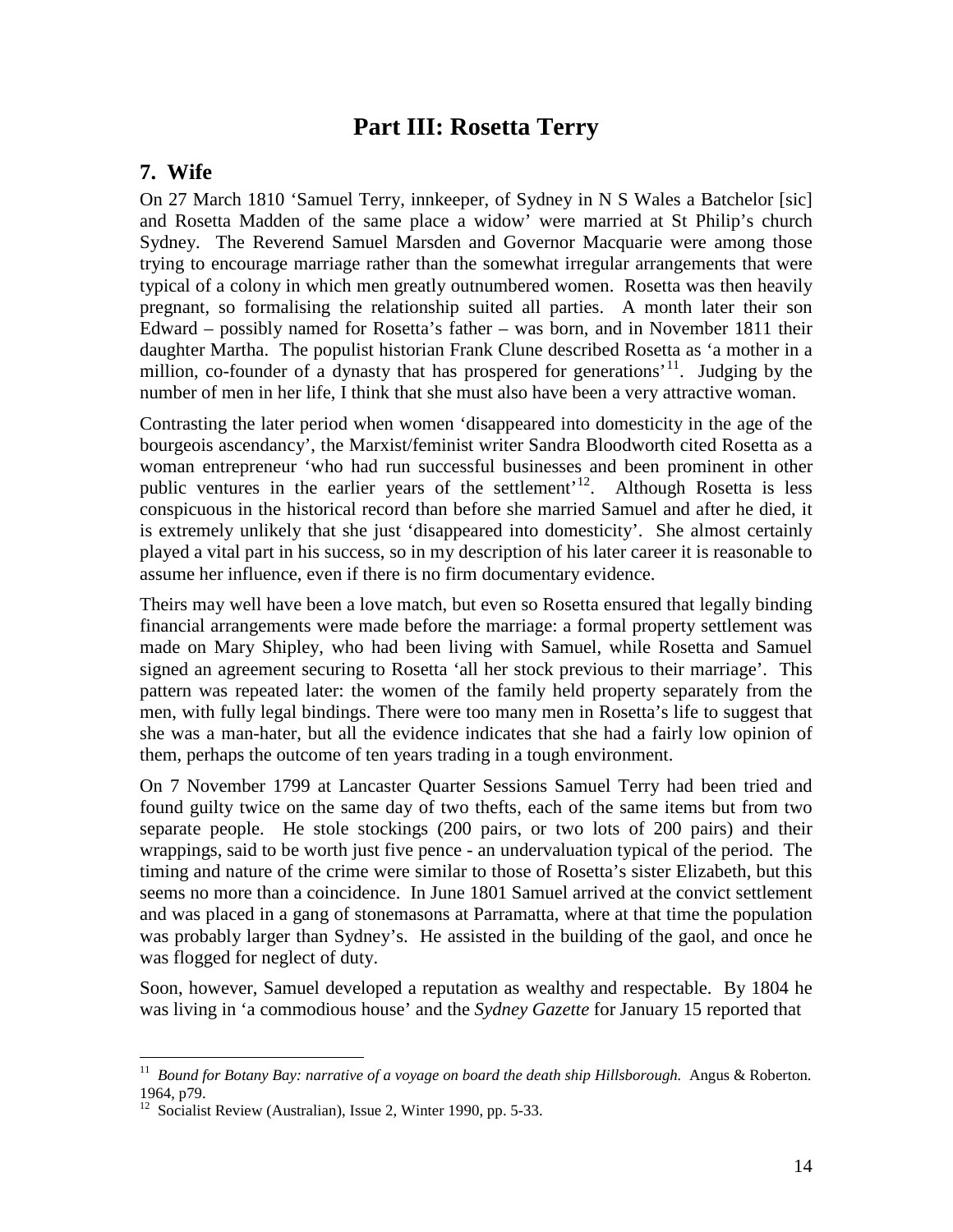Last Sunday night a depredation was effected at Parramatta in the house of Samuel Terry; from whence a quantity of wearing apparel, some money, and various other property was taken. It had every appearance of a FRIENDLY visit, as an inner bolt was cut away, supposed to have been done in the course of the preceding day with a view of facilitating the evening's progress.

The paper must have thought him a person of interest as there is nothing particularly startling about the theft itself. In 1804-5 he was a private in the Parramatta Militia, a volunteer association led by Major George Johnston and intended for defence if Irish convicts rebelled. By 1806, when he completed his sentence, he had set up his own stonemason's business. In 1809 a neighbour, William Wall, sued him for defamation and described him as 'Vile, Rich and oppulent'  $[sic]$ <sup>[13](#page-14-0)</sup>.

From about 1810 Samuel lived in Sydney, where he bought up property including the land now occupied by Martin Place and the old General Post Office, which Rosetta later sold to the government. By the time of his death in 1838 he was receiving more than £10,000 a year from the rentals of his Sydney properties alone.

Samuel was reported to be 'a remarkably sober man' who began to build up his fortune by selling his ration of spirits. It was alleged that he 'amassed his wealth by getting officers and small landholders drunk at his public house and then allowing them to sign away their rights to their possessions as security for their debts<sup> $14$ </sup>, but others disputed this. He was highly regarded by Governor Macquarie, who in 1817 described him as a 'wealthy trader', dealing in the provision of fresh meat and flour to the government. Like other early traders, Sam acted as a kind of banker. He financed growers of grain and took repayment in the form of part of the harvest. He always drove a hard bargain, as is indicated by his readiness to prosecute his debtors, but was regarded as a fair and wellrespected employer.

After their marriage, Sam and Rosetta continued to acquire property, by grant and purchase. In 1819 they set themselves up on a country estate outside Sydney called Box Hill Farm and bought Mount Pleasant, a property adjoining Rosetta's Islington estate. There as a windbreak they planted a row of olive trees, said to have been grown by Rosetta from seed given to her by a sailor. Much of the area has now been developed as housing but the olive trees survive and, although showing signs of their age, are bringing forth new green shoots. On the census of November 1828 Samuel and Rosetta declared that they owned 21,580 acres with 189 horses, 3700 horned cattle and 7400 sheep. True to form, she subtracted seven years from her age.

One of the questions on the census asked for status, so Rosetta declared 'came free' but Samuel had to admit 'free by servitude'. Rosetta travelled on a convict ship and married an ex-convict, so was often mistakenly tarred with the same brush. New South Wales society undoubtedly differentiated between former convicts and those who had arrived free, but Marilyn Mason suggests too much has been made of this. Further research might reveal whether Samuel and Rosetta were in any way excluded despite their wealth and philanthropy, and would make a good case study for this important historical debate.

<span id="page-14-1"></span><span id="page-14-0"></span><sup>&</sup>lt;sup>13</sup> DOW, p43, 45, 47.<br><sup>14</sup> Evidence taken by John Thomas Bigge, an English judge sent in 1819 to investigate the colony.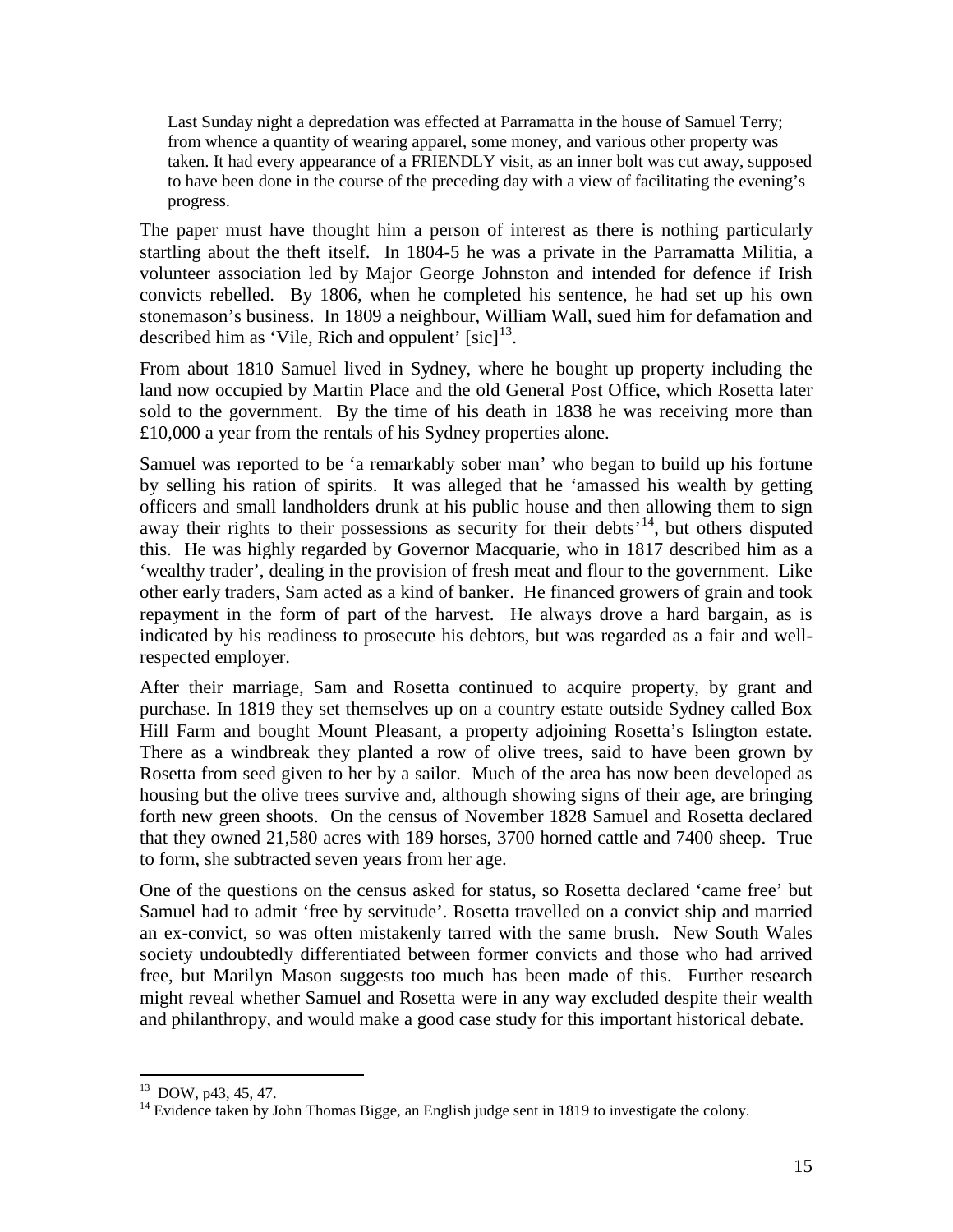Rubinstein found that by 1820 Samuel owned more than one-fifth of the total value of all mortgages registered in New South Wales, which then included present-day Victoria and Queensland. His business interests included a bloodstock stud and Terry's building on Pitt Street, one of the largest office blocks in the colony. He was regarded as the most successful of all emancipists, holding half of all the property owned by them.

Samuel was the largest shareholder in the Bank of New South Wales, founded in 1817 as Australia's first bank, and Rosetta was among the 31% of woman shareholders. Female votes could only be exercised as proxies by male shareholders, but the couple apparently had a good relationship and conflict over his exercise of her vote seems unlikely.

Samuel was associated with, and sometimes helped found, many benevolent and religious movements in Sydney including the Benevolent Society, the Philanthropic Society, the Bible Society and Sydney Grammar School. Respected as honest and capable in money matters, he often became treasurer. He was active in his Masonic Lodge, whose members were well regarded. Samuel also became one of the emancipists' chief spokesmen, and one of his greatest achievements was to organise a successful petition to overthrow the contention of Judge Barron Field that 'felon convicts are not capable of suing in the Courts of the Colony'.

Samuel died in 1838 after a stroke, aged about 62. A rumour swept Sydney that he owned a trunk full of gold and money but it was never found. His estate was nevertheless valued at £200,000, which made the scale of his fortune unique in Australian history.

## <span id="page-15-0"></span>**8. Widow**

In 1825 Samuel had made an elaborate will which gives an idea of just how extensive the Terry assets were. To 'my dear wife Rosetta' went Box Hill itself, along with 'the household furniture plate linen and china that I shall have in use in the house in which I shall usually reside at the time of my decease'. Initially Samuel set up his son Edward with considerable property of his own, to the extent that he was 53rd on Rubinstein's list of all-time rich Australians. Originally most of Samuel's money was to go to his son but Edward's marriage in 1834 to a well-connected Sydney girl, Elizabeth Mann, was a failure. Edward blamed her, and enemies of the family - who described him as drunken, dissipated and brutal - blamed him. The result was that in several codicils Samuel tied up Edward's property in trust and divided the other properties, money and assets among all the children. Edward died childless and intestate a few months after his father, in an influenza epidemic.

Ironically, therefore, the Terry name was perpetuated by the boy who probably was not Samuel's son. In 1831 John married Eleanor, daughter of Richard Rouse who had been Samuel's supervisor when he worked as a convict in the stonemasons' gang. When John died in 1842, following a fall from his horse, his estate was valued at £30,000, which placed him 58th on the all-time rich list. His three sons, who all built themselves large houses, played significant roles in Australian history and had many descendants.

Immediately after Samuel's death a pamphlet was published, snappily entitled *The History of Samuel Terry, in Botany Bay, who died lately, leaving a princely fortune of*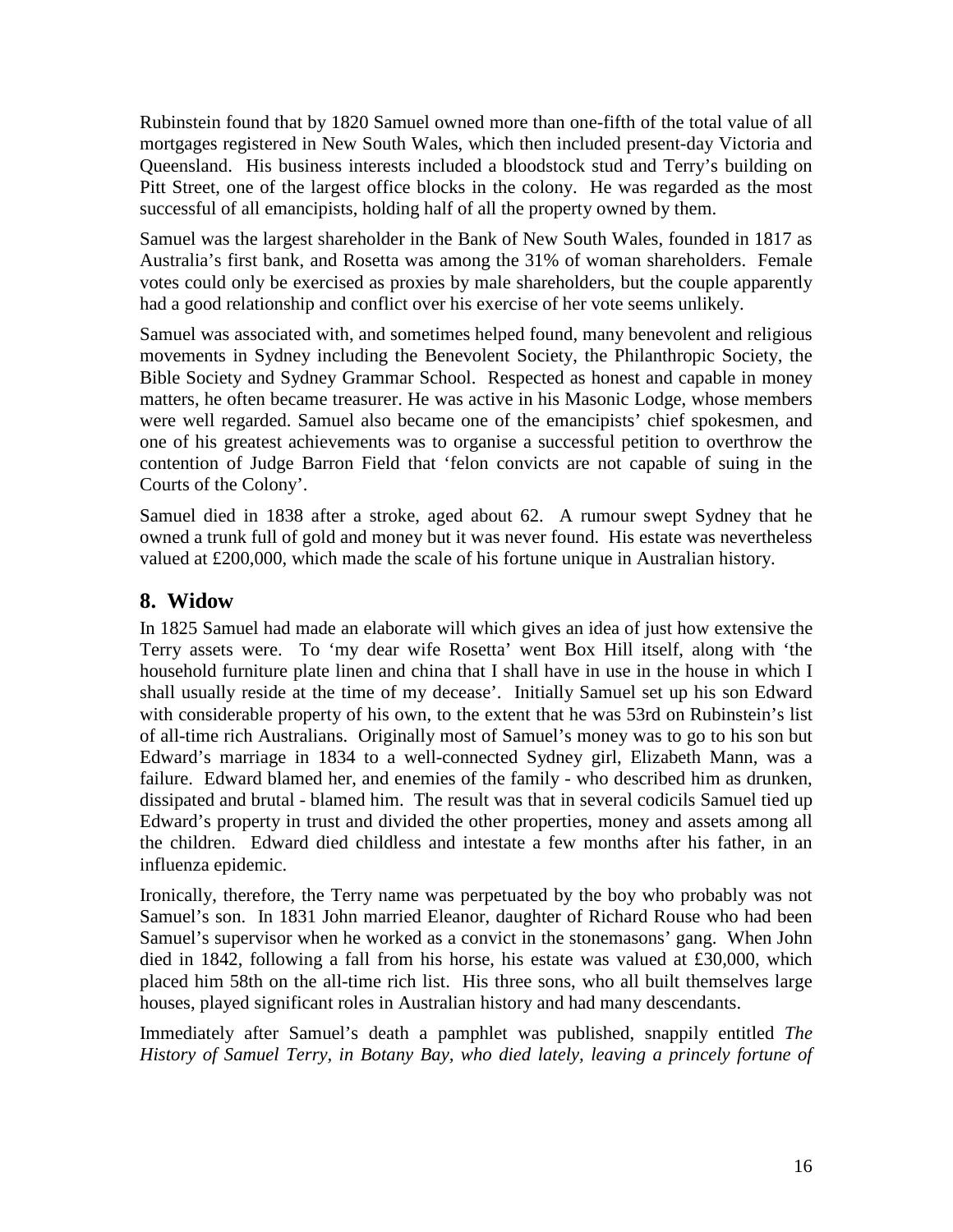*nearly one million sterling*<sup>[15](#page-16-0)</sup>. It was described on the title page as being *By A.L.F.*—– LATE OF NEW SOUTH WALES. It is not surprising that the author chose to conceal his identity and wait until after Samuel's death, for otherwise he would surely have been sued for libel. According to A.L.F., who dubbed him 'the Botany Bay Rothschild', Samuel left property that 'amounted to almost a million sterling', and 'bequeathed his wife an annuity of almost ten thousand pounds'. Samuel bought up 'acres…in and near Sydney, hitherto covered with filth and rubbish', and made his fortune when his land became valuable for building. Rosetta was presented as dressing in 'a simple, nay, coarse manner', being too mean to employ a servant and having a 'niggardly, fearful and narrow mind'. Much of the pamphlet was proved to be false, but it illustrates the great passions aroused by the idea that people could in effect benefit from their crimes in England by accumulating great wealth in Australia.

The Terry family was inclined to 'dynastic' marriages, probably as a conscious device for keeping the money in the family. Much of Samuel's money passed to his nephew John Terry Hughes, who arrived in New South Wales in May 1824 and married Rosetta's daughter Esther Marsh eighteen months later. The *Sydney Gazette* reported that 'after the ceremony the happy couple set off in their chariot to Mr Terry's country seat at Box Hill'. They 'took the world easy and lived in fine style', and went on to have six daughters and a son. In the next 15 years, John Terry Hughes was brewer, miller, hotelier, whaler, shipowner, merchant and above all land speculator. Hughes went into partnership with John Hosking, who had married Samuel and Rosetta's daughter Martha. When their Albion Mills burnt down in 1841, it was underinsured and in an attempt to save themselves they borrowed large sums against the assets of the Bank of Australia. Their company finally collapsed in 1843 and they brought the bank and themselves down to spectacular bankruptcy.

The women in the family held many assets in their own right and had in the years before the crash acquired further assets bought from the men. At various times, both Rosetta Terry and Esther Terry Hughes asserted their own independence of the male finances and claimed to have no knowledge of the account books of the men or the company. In 1846, Rosetta assigned all the household goods at the Terry Hughes home, Albion House, to Esther in trust for her benefit and use, specifically excluding her husband. After Esther's death, the estate was sub-divided into numerous blocks and her children and grandchildren were beneficiaries. The years following John Terry Hughes's insolvency in 1843 and his death in 1851 were filled with court case of all sorts. Creditors seeking to assert their claims or alleging fraud went to court, including even Rosetta who claimed money owing to her in one of her business enterprises. His insolvency was ended by a final arrangement to pay 20 pence in the £1 to creditors.

Esther Terry Hughes had inherited a substantial amount from Samuel's estate in her own right and as the heir of her brother, Henry Marsh. Rosetta secured other assets that were transferred to her daughter. Esther continued living at Albion House and died in 1873, when her personal estate was valued at £24,000, excluding the value of any land. Much of her property was held in trusts for the benefit of her children and grandchildren. At least two of these trusts, with assets of land in King and Pitt Streets in the very heart of

<span id="page-16-0"></span><sup>&</sup>lt;sup>15</sup> London, J Pattie, 1838.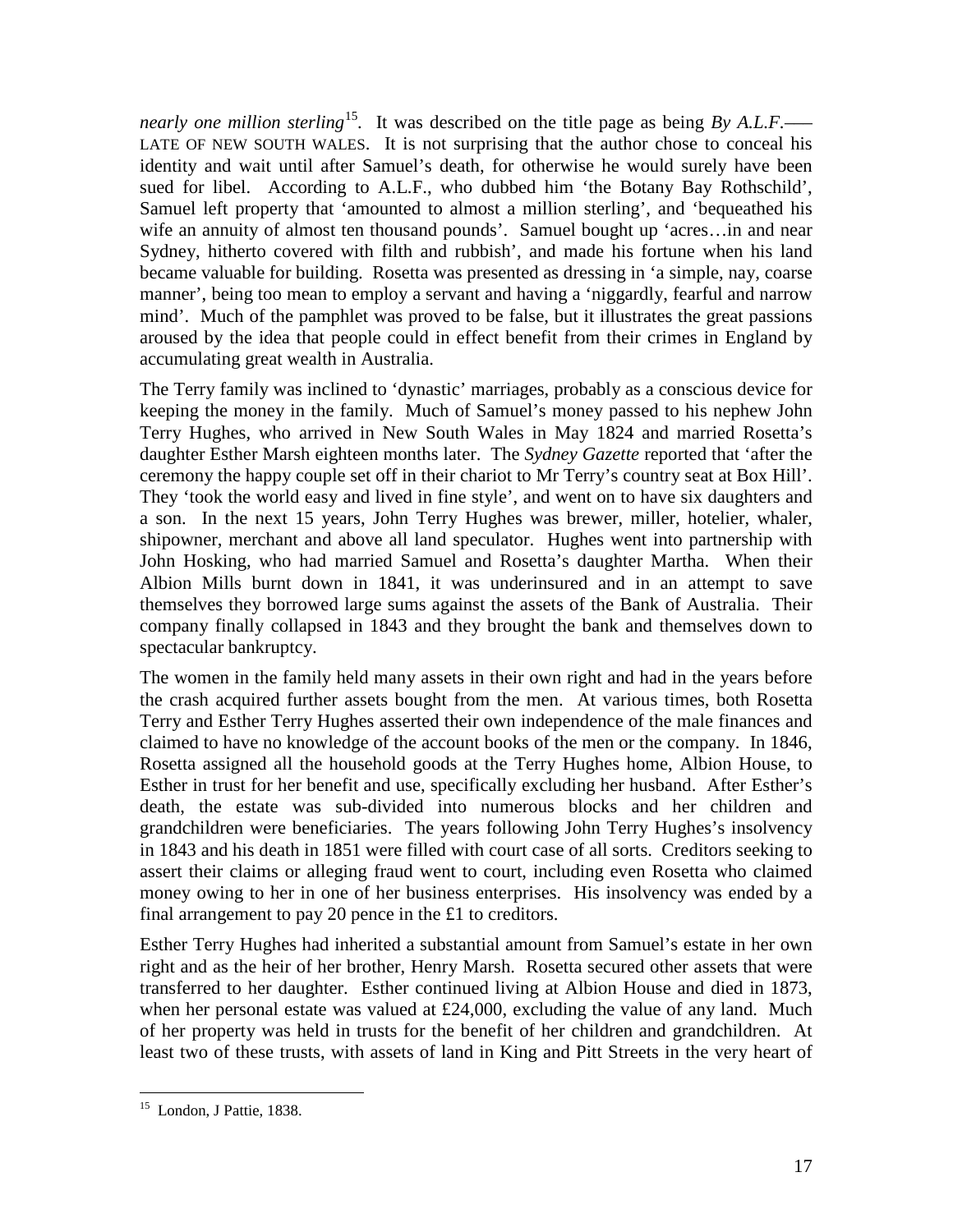Sydney, were not finally wound up until their sale in the 1940s and 1950s.

John Hosking may have also been related to the Terrys as he was sometimes referred to as Samuel's nephew. As well going into partnership with John Terry Hughes, Hosking acquired extensive lands in his own name, and was a stockholder in the Bank of NSW and a Director of the Sydney Banking Co. He was elected a councillor in the first Sydney municipal elections in November 1842, and then the first Mayor of Sydney.

Martha Terry Hosking had inherited from her father considerable wealth, receiving the same share as her half-siblings Esther Terry Hughes nee Marsh, John Terry and Henry Marsh. She owned various properties in her own right and then, after the crash, Rosetta acquired a large property Hosking had mortgaged to her and gifted it to Martha. Once again, the pattern of the female wealth being secured and separated from the men in the family was repeated, giving the women wealth and power most unusual for the times.

John and Martha married in 1829 but waited 16 years for their first child, Rosetta Emma, only to suffer the tragedy of losing her aged 14½ months. Martha had two more daughters, Ada Australia Pracey in 1849 and Zillah Elizabeth Foxlowe in 1851. Both married and had nine or ten children and it is only through them that the Terry bloodline continued, though not the name.

The Terrys did not entirely forget Rosetta's Pracey sisters. In a codicil of 1834 Sam directed payment of annuities to various people including 'Mrs. [Ann] Fox of London twenty pounds and after the death of the said Mrs Fox the like sum to her sister Rebecca Fox for her life'. On the 1841 English census Ann Fox, Rebecca Fox and Lucy Pracy are all listed as being of independent means and living in comfortable suburban houses, so after Samuel's death Rosetta probably gave each of her sisters a regular allowance. Following the Australian pattern, however, she apparently made no similar provision for her brothers or their children, some of whom lived in considerable poverty.

In 1839, shortly after Samuel died, Ann Fox's daughter Rebecca travelled to Sydney on board the *Duchess of York*, a ship owned by Rosetta's sons-in-law John Hosking and John Terry Hughes. Newspaper reports indicate that it was a pleasant four-month voyage, apart from the ship running ahead of a hurricane and a mutiny in which the crew attempted to murder the chief officer – I wonder what an unpleasant voyage might have been like! Rebecca evidently became a sort of companion to her aunt.

Rosetta died from 'decay of nature' on 5 September 1858, aged 88. Her personal wealth (excluding her land) was valued at £27,000. Two years earlier she had made a will which shows that her shrewd brain was by no means in decay. In the light of half a century's business experience, not least with her bankrupt sons-in-law, she took a decidedly feminist line. She made provision that the men in the family should only have annual income rather than property. The women were to have their estates 'free from the debts or control of any husband'.

In a fairly standard clause Rosetta left all her household goods to her niece Rebecca Fox, as Samuel had to her. Rebecca was also given some 500 acres and a house in Crown Street, Surry Hills. She was appointed an executor and trustee of the will, along with Rosetta's widowed daughter Esther Terry Hughes and William Manners Clark, who was the family lawyer. Under Rosetta's original will of November 1856, Esther's daughter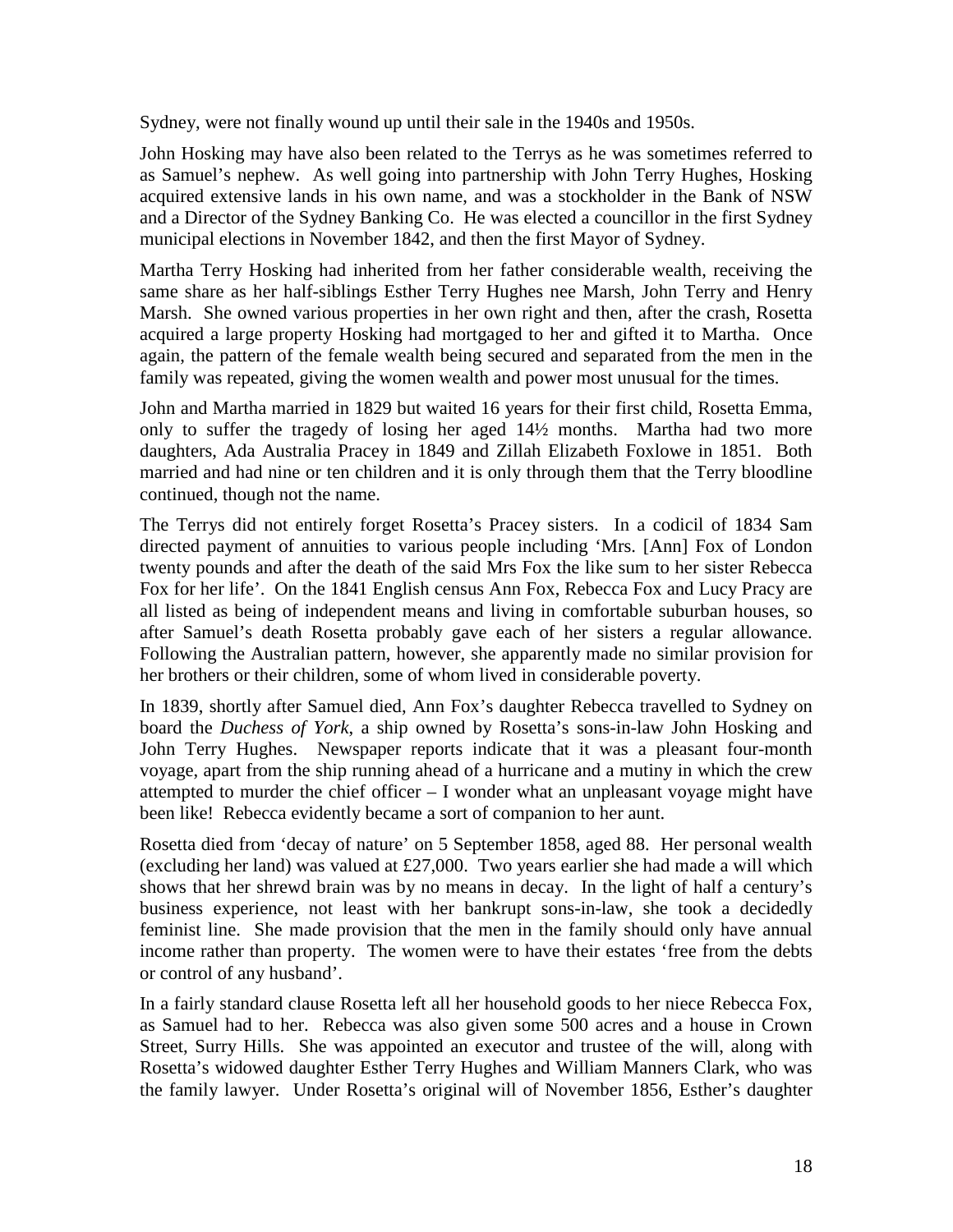Priscilla was pointedly excluded from receiving any property, but a codicil of February 1858 was written specifically to readmit her to the fold. Perhaps Priscilla had shown signs of being as feckless as the men in the family, but proved to her grandmother that she was trustworthy after all.

The Hughes and Terry family vault contains the remains of Rosetta and about ten of her family. When the Sydney railway was extended in 1901, the vault and contents were removed to the Necropolis at Rookwood, which was established in 1867 and is one of the largest cemeteries in the world. The plaque commemorating Rosetta has now been lost but was recorded in 1901 and reads:

> ROSETTA THE KIND AND BELOVED RELICT OF THE ABOVE SAMUEL TERRY WHO DEPARTED THIS LIFE SEPTEMBER THE 5TH 1858 AGED 89 YEARS

## **Conclusion**

<span id="page-18-0"></span>Rosey Pracey was brought up in a rapidly growing part of London, one of a family that apparently overcame hardship to enjoy a degree of comfort, only to slip back into difficult times. There can be little doubt that, as Rosetta Marsh, she deliberately cast a smokescreen over some of the more dubious aspects of her past. With a sister convicted of theft and links to three Lancastrian convicts sent to New South Wales, she may well have had good reason to. Even without such concealments the histories of ordinary people in those times are difficult to recover, so this can be no more than a brief summary of her life. All of us who are researching her would welcome any assistance, however small, in unravelling some of these mysteries. Yet the most important thing about Rosetta Terry is that she overcame all her challenges, to become a truly great pioneering Australian – not only as the wife of the country's richest man, but also as a strong and resourceful woman in her own right.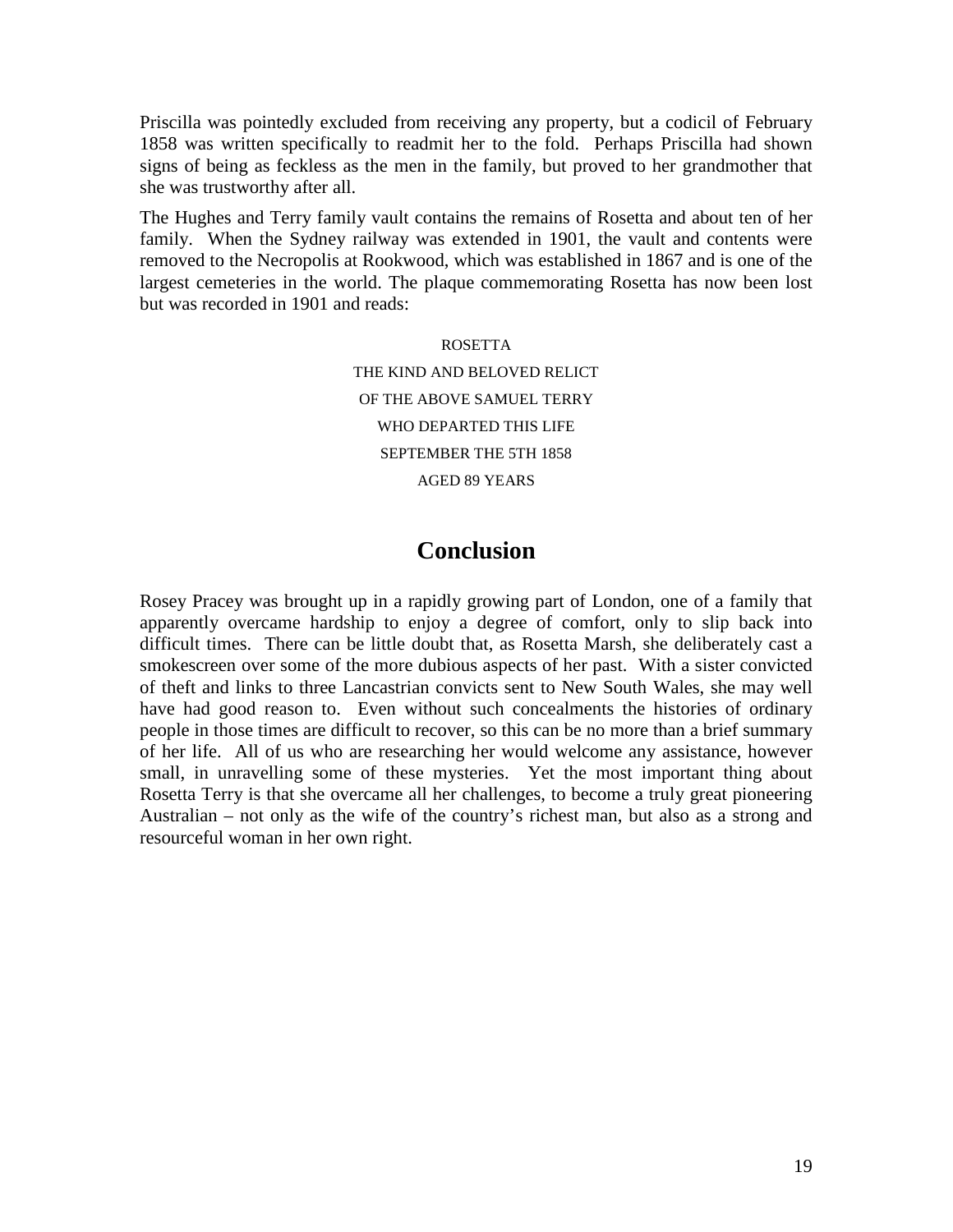#### **Rosey Pracey's ancestors (simplified tree)**

Harry PRECY (d. 1523)

John (fl. 1542-5)

Henry (d. 1599)

Charles (d. 1626)

Samuel (1593-1678) = Edith

Samuel (1629-1716) = Priscilla TAYLOR (1636-1723)

William (1665-1746) = Mary

<span id="page-19-0"></span>Thomas (1700-c. 1730) Edmund (b. 1705) = Alice Charles (1707-c. 1735) 10 other children Edmund (b. 1744) = Lucy CARLTON (c. 1744-1787) Rosey (1770-1858) 8 other children

The 16th-century Precys were, under the bishops of Salisbury, the principal landholders in the Wiltshire village of Bishopstone, near Swindon. It is probable but not certain that they were the forebears of Samuel. After him the direct line to Rosey is definite.

The two Samuels and William were yeomen in Bishopstone. Thomas, Edmund and Charles were born there but apprenticed in the City of London and lived in the parishes of St Giles Cripplegate and St Luke's Old St.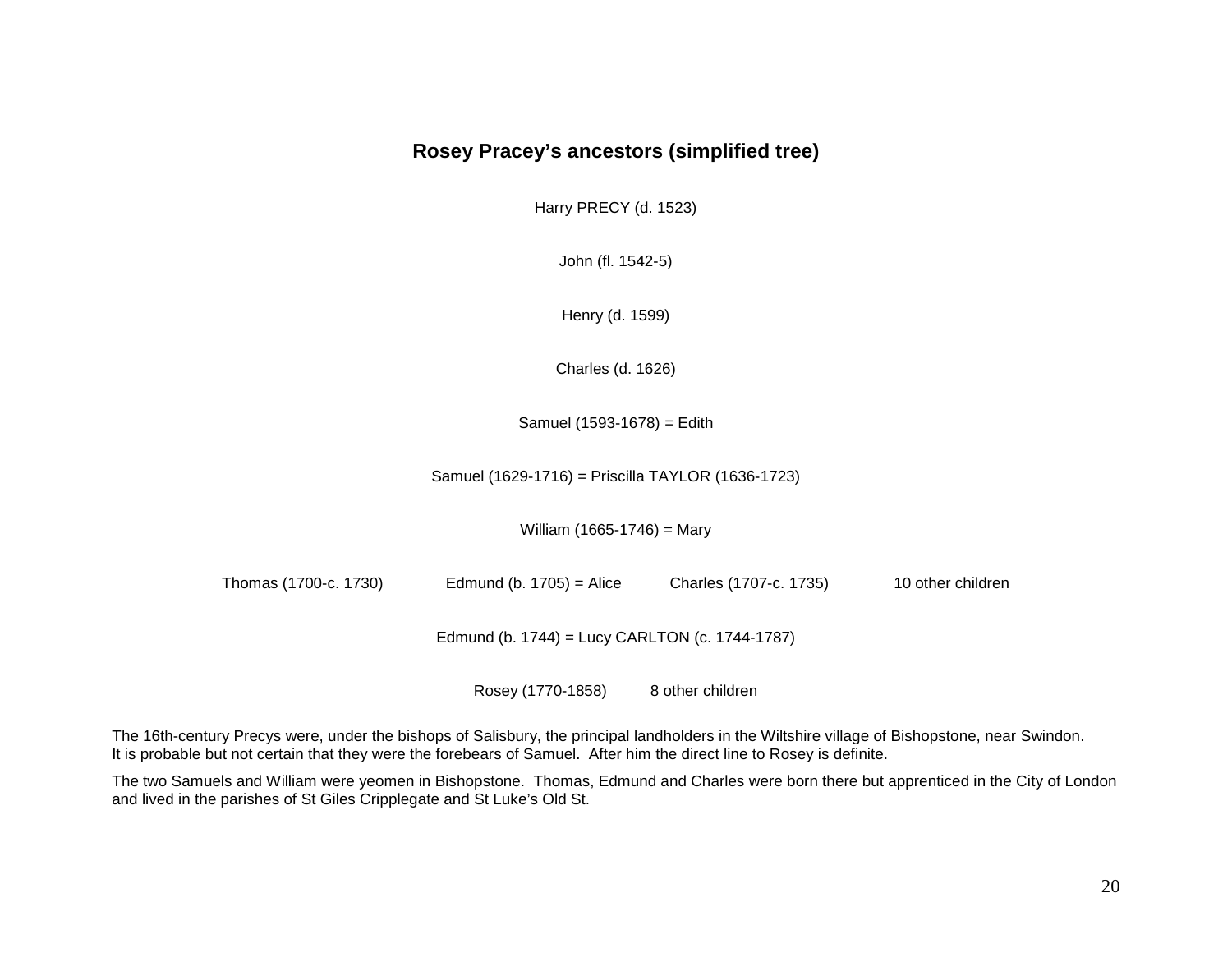# **Rosey Pracey's siblings and their descendants (simplified tree)**

Edmund PRACEY (b. 1744) = Lucy CARLTON (d. 1787)

<span id="page-20-0"></span>

| $(1768 - 1856)$    | Ann = Isaac $FOX$          | Rosey/Rosetta<br>$(1770-1858)$                                                                                                      | Edmund<br>(1772-4)                       | Edmund                  | Elizabeth<br>$(1774-80)$ (b. 1777)    | John William                    | Thomas<br>$(1779-1831)$ $(1781-1846)$ | Lucy       | Rebecca = John FOX<br>(1783-1849) (1785-1861 or later) |
|--------------------|----------------------------|-------------------------------------------------------------------------------------------------------------------------------------|------------------------------------------|-------------------------|---------------------------------------|---------------------------------|---------------------------------------|------------|--------------------------------------------------------|
| Susan<br>(b. 1808) | Rebecca<br>$(1813 - 1879)$ |                                                                                                                                     | <b>Thomas Richard</b><br>$(1818 - 1879)$ |                         | Richard<br>$(1817 - 1852)$            |                                 |                                       |            |                                                        |
|                    |                            |                                                                                                                                     |                                          |                         |                                       | Thomas Richard<br>$(1858-1925)$ | John Gould<br>$(1843 - 1915)$         |            |                                                        |
|                    |                            | William Henry BALE = Ivy Elizabeth<br>$(1901-1974)$ $(1904-1959)$<br>Noel James EASTMENT = Norma June BALE<br>$(1930 - )$<br>(1931- |                                          | John<br>$(1872 - 1944)$ |                                       |                                 |                                       |            |                                                        |
|                    |                            |                                                                                                                                     |                                          | $(1912 - 1987)$         | John Weston                           |                                 |                                       |            |                                                        |
|                    |                            |                                                                                                                                     |                                          |                         | <b>Janice Anne EASTMENT</b><br>(1954- |                                 | (1946-                                | David John |                                                        |

Janice EASTMENT in Australia and David PRACY in England are both researching Rosetta.